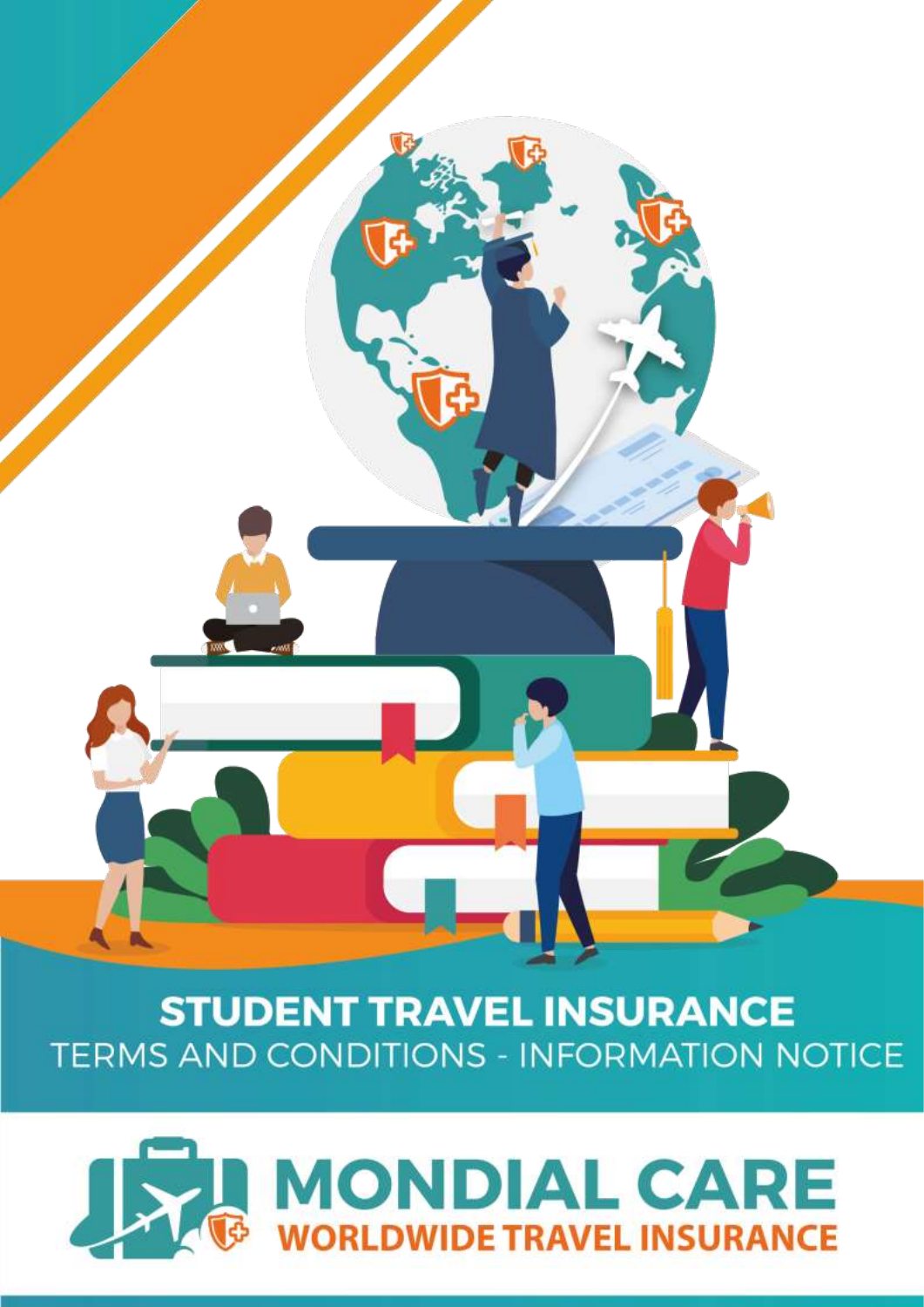# **STUDENT TRAVEL INSURANCE**

**2**

# TERMS AND CONDITIONS - INFORMATION NOTICE

POLICY GSL NO. ADP20192395 REF. GSL-AGISETUDIANTS0819

Coverage under your policy are governed by the Insurance Code. The insurance policy wording in French remains the only legal reference in the event of a dispute between the parties

Your policy includes these **terms and conditions,** and your certificate of Insurance. Its guarantees apply to all private or professional trips completed during the validity of your temporary visa (with a maximum of twelve months renewable). Coverage is valid for the duration of the policy referred to in the Insurance Certificate.

> *Please read carefully your terms and conditions. They detail our respective rights and obligations and answer the questions you may have.*

# **CONTENTS**

ASSURANCE-AGIS-STUDENTS - POLICY GSL N° ADP20192395 ref. GSL-AGISETUDIANTS0819 IN ACCORDANCE WITH ARTICLE L141-4 of the Insurance Code. Groupe Special Lines - 6-8 rue Jean Jaurès 92800 Puteaux - S.A.S. with a capital of EURO 100,000 of which Groupama Rhône Alpes Auvergne holds more than 10% of the shares and voting rights - 820 232 163 R.C.S. Nanterre Broker registered in ORIAS under No. 16003981<br>(http://www.orias.fr) -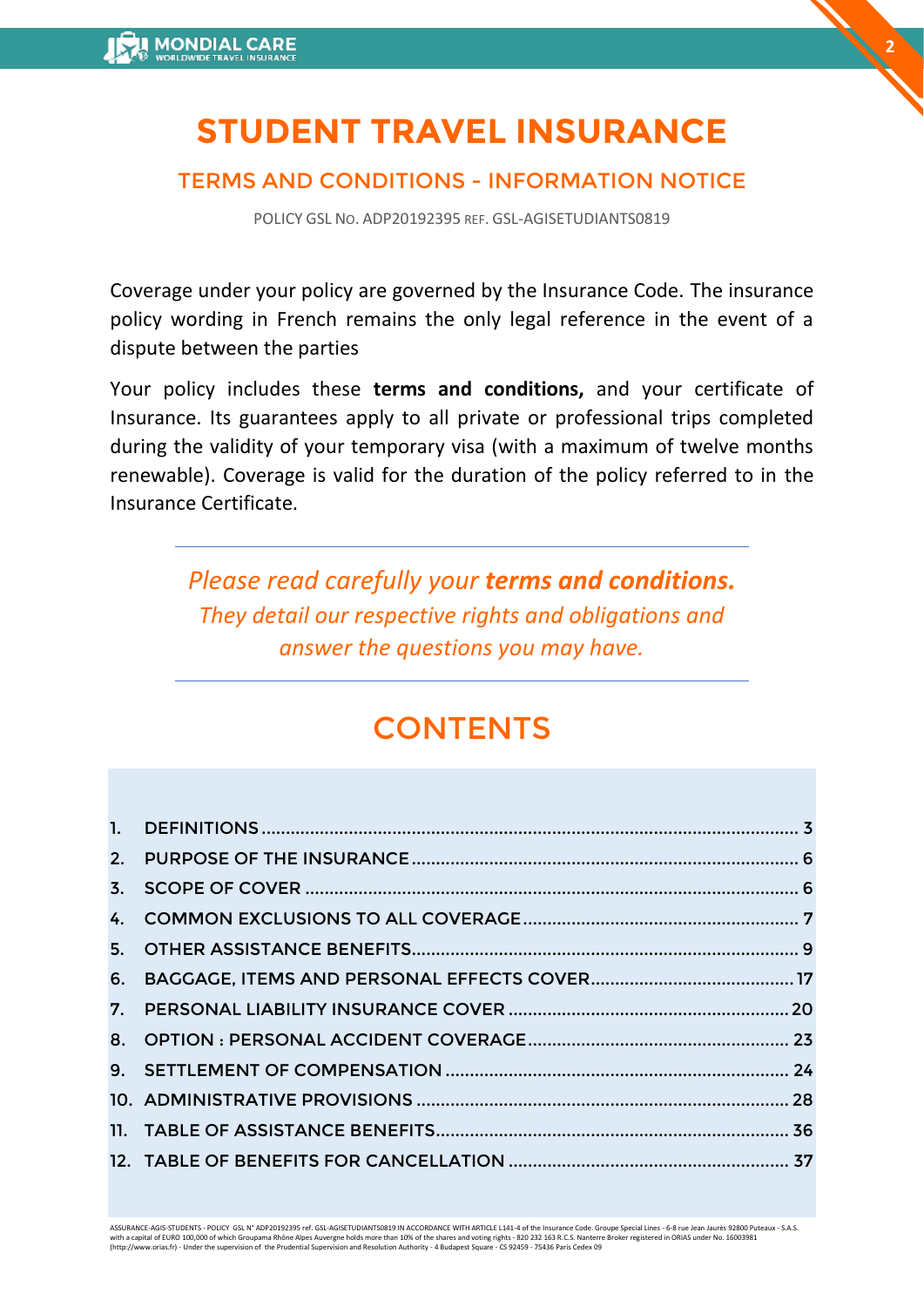# <span id="page-2-0"></span>**1. DEFINITIONS**

# **1.1. DEFINITION OF THE STAKEHOLDERS UNDER THE POLICY**

**THE INSURED** The natural person referred to in the insurance certificate, under the age of 35 on purchasing this policy or designated group, whose home is located in the European Economic Area, Switzerland, Andorra, Monaco, in the DROM and in the COM.

**3**

**THE INSURER:** Groupe Special Lines on behalf of Groupama Rhône-Alpes Auvergne. Caisse régionale d'Assurances Mutuelles Agricoles de Rhône-Alpes Auvergne 50 rue de Saint-Cyr - 69251 Lyon cedex 09 - N° de SIRET 779 838 366 000 28 Company governed under the Insurance Code and supervised by the Prudential and Resolution Supervision Authority, 4 Place de Budapest - CS 92459 - 75436 Paris Cedex 09

**ASSISTANCE SERVICE PROVIDER:** Mutuaide Assistance – 8-14 Avenue des Frères Lumière 94368 BRY-SUR MARNE cedex. – S.A. au capital de  $\epsilon$ 9.590.040 fully distributed – Company governed by the Insurance Code and registered in the Trade and Commerce Registry Ref. RCS 383 974 086 Créteil under the Authority of the Prudential Supervisory and Resolution, 4 Place de Budapest - CS 92459 - 75436 Paris Cedex 09.

**POLICYHOLDER** Agis SAS owns Mondial Care brand and www.mondialcare.eu website, operates as a Broker-Designer, distributor and manager of this Travel Insurance Program. Agis SAS on behalf of the insured/beneficiary named in the Insurance certificate and agrees to transfer to the Insurer, the premium paid to him by the Insured/beneficiary. Agis SAS on behalf of the insurer, processes and settles claims which are not under the assistance coverage directly by Groupama Assistance. Agis SAS - Allsure Global Insurance Solutions SAS - International Insurance and Reinsurance Brokerage Company RCS Paris B 524 120409 Registration No. 10057380 in the register of Insurance Intermediaries - Orias - 1 rue Jules Lefèvre - 75311 Paris Cedex 9 - Activity under the supervision of ACPR - Banque de France Prudential Supervisory and Resolution Authority, 4 Budapest Square CS 92459, 75436 Paris.

# **1.2. DEFINITION OF ASSISTANCE WORDING**

**ACCIDENT:** Any bodily injury unintentionally caused by the Insured, arising from the sudden action of an external cause.

As an extension to this definition, pathological events that would be the direct consequence of this bodily injury, are covered.

Accidents include:

- injuries caused by fire, steam jets, acids and corrosive substances, lightning and electric current;
- suffocation by immersion and suffocation by sudden ingestion of gases or fumes;
- \* the consequences of poisoning and injuries caused by unintentional ingestion of toxic or corrosive substances;
- $\checkmark$  sunstroke, congestion and freezing due to sinking, forced landing, collapses, avalanche, flood or any other accidental events;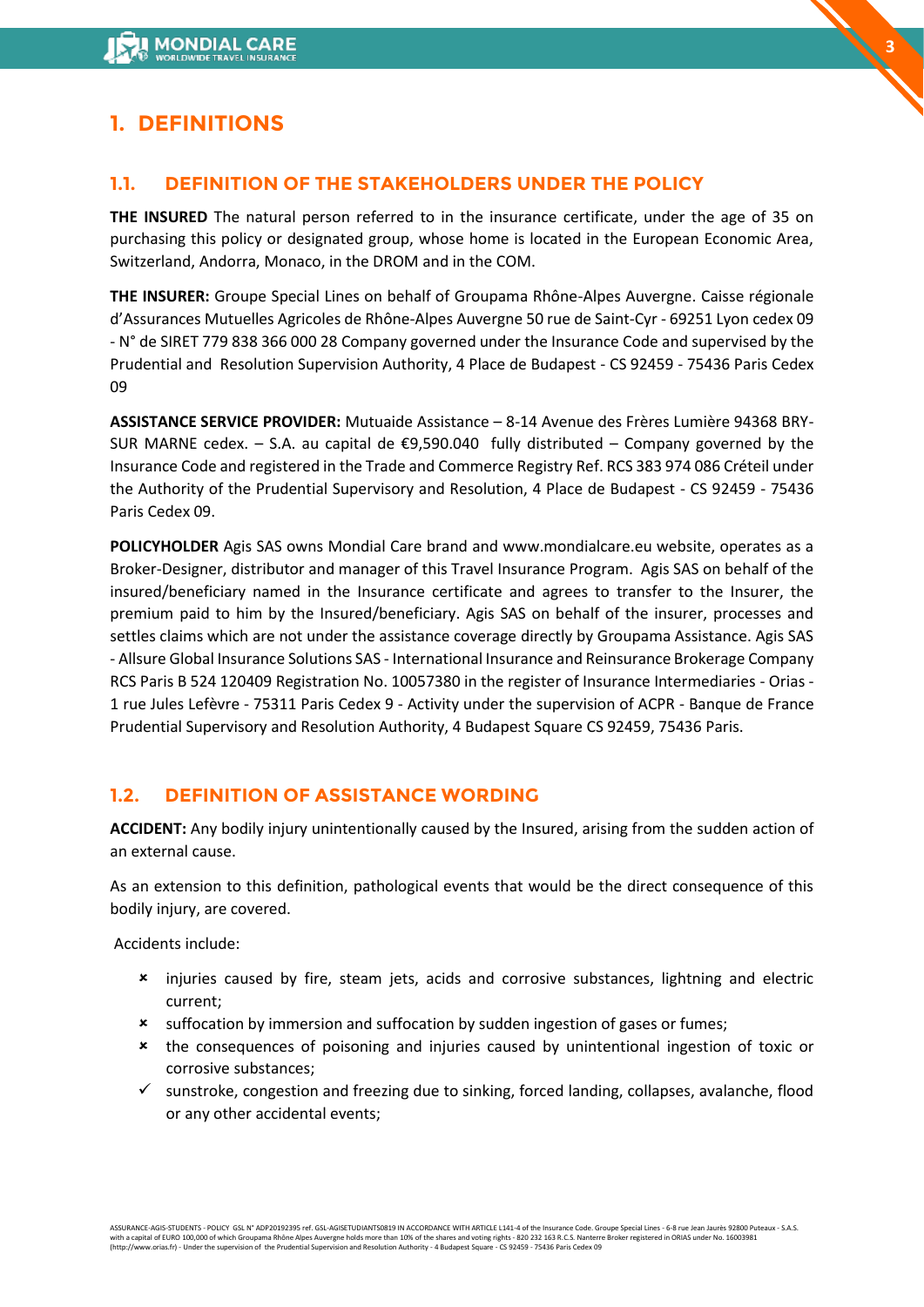$\checkmark$  the direct consequences of animal bites or insect stings, any diseases excluded (such as malaria and sleeping sickness), whose original cause can be linked to such bites or stings.

**4**

- $\checkmark$  any injury sustained during scuba diving, including those caused by hydro-shock or by decompression;
- $\checkmark$  any bodily injury resulting from an assault or attacks sustained by the Insured, unless specifically proven that the Insured would have been actively involved as the perpetrator or the initiator of these events;
- $\checkmark$  the physiological consequences of surgical procedures provided that they have been necessitated by an accident under this coder.
- $\checkmark$  Accidental fall that doesn't result from a health condition.
- $\checkmark$  aneurysm, myocardial infarction, cerebral embolism, epileptic seizures, subarachnoid hemorrhage.

**BENEFICIARIES:** The individual or individuals receiving the amounts due under a claim. In the event of the Insured's death, unless another individual has been designated by the Insured, the expected amount will be paid to:

- $\checkmark$  If the INSURED is married: his/her spouse, not living separate for fault, nor divorced, or otherwise his/her children born or unborn, living or represented, or otherwise, his/her heirs,
- $\checkmark$  If the INSURED entered into a civil partnership, or otherwise, his/her heirs,
- $\checkmark$  If the INSURED is a widow/widower or divorced : his/her children or otherwise, his/her heirs,
- $\checkmark$  If the INSURED is single: his/her heirs.

In all other cases the other amounts will be paid to the insured who suffered the accident.

#### **Individuals who voluntarily caused the accident or the loss are excluded from any insurance benefit.**

#### **SPOUSE:**

- $\checkmark$  Spouse: the person who entered into a marriage with the Insured and not legally separated.
- $\checkmark$  Partner: the person in a de facto relationship with the Insured, for a minimum of one year and in the same community of interest as a married couple.
- $\checkmark$  The cosignatory of a Civil partnership with the Insured.

**CONSOLIDATION:** The date from which the condition of the injured insured is considered to be medically stabilized while there are permanent health conditions

**FORFEITURE:** Deprivation of the right to any amounts or services provided under the policy as a result of the insured failing to comply with certain obligations under the current Laws and Regulations.

**TRIP COVERED:** All travel abroad of up to 12 months. The policy may only be renewed once for a period of 12 months.

**HOME - COUNTRY OF USUAL RESIDENCE:** The usual home country or the country of origin of the Insured before his departure - that referred to in the Insurance Certificate.

#### **For this policy, the second home is not considered home when provided for leisure purposes.**

**PERSONAL INJURY:** Any physical injury suffered by any individual.

**CONSEQUENTIAL LOSS:** Any financial loss resulting from the deprivation of enjoyment of a right, the interruption of a service provided by a person or by a property or asset or the loss of a profit and directly resulting in a bodily injury or property damage covered.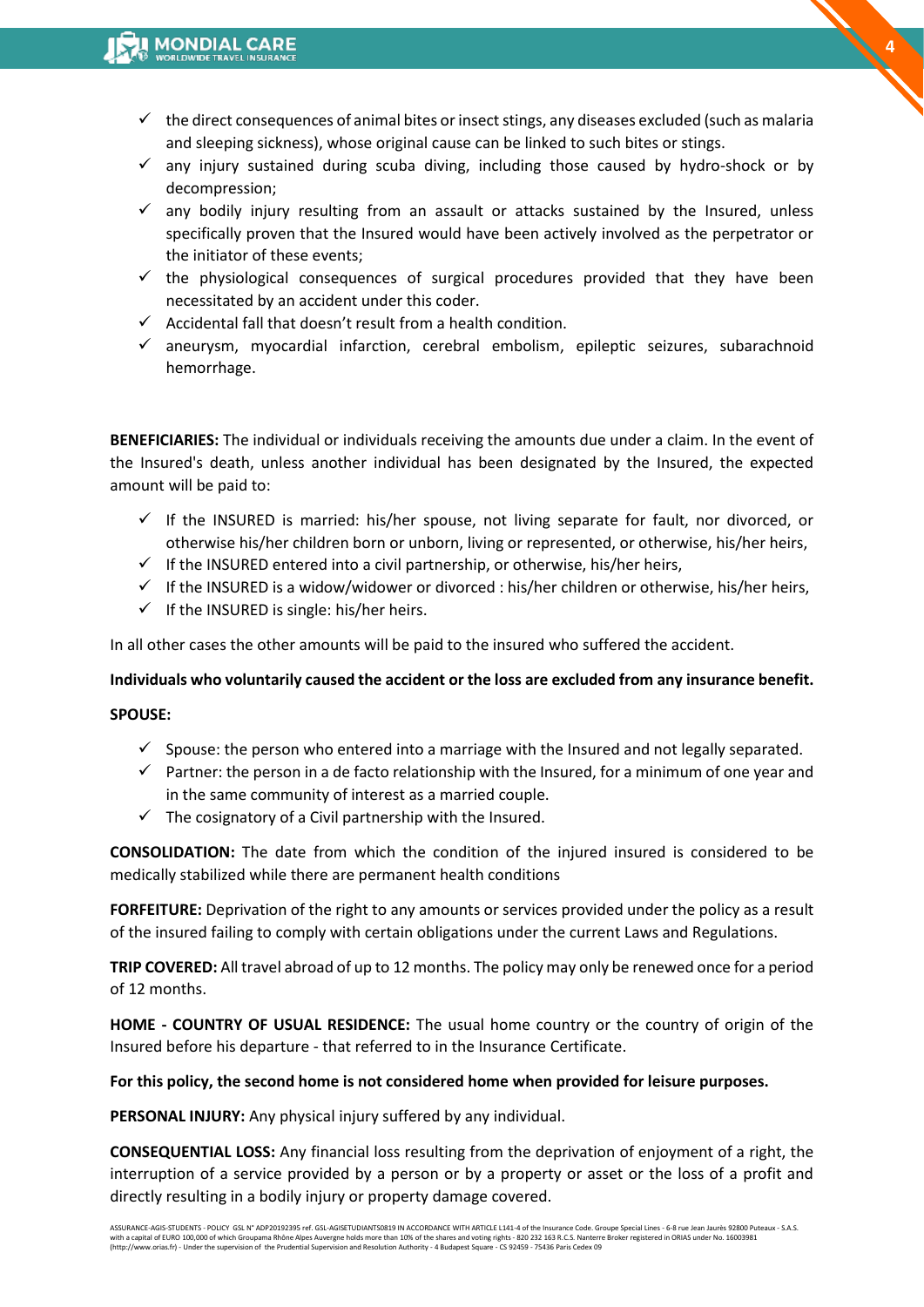**PROPERTY DAMAGE:** Any alteration, deterioration, loss and destruction of a thing or substance including any physical harm to animals.

**DEPENDENT CHILDREN:** Children are seen as dependent in the following cases only:

- $\checkmark$  If they are under 21,
- $\checkmark$  if they are over 21 and under 25 and still study. Any annual Income or remuneration they received shall be under the minimum amount taxable under the I.R.P.P
- $\checkmark$  if they are disable (not able to support themselves, regardless of their age)
- $\checkmark$  if they were born alive within three hundred days from the day of the accident that resulted in the death of the INSURED.

**DAMAGING EVENT:** The event causing liability being the generating cause of the loss. A series of events causing liability with the same technical cause is considered one single event causing liability.

**DEDUCTIBLE:** The amount set and to be paid by the Policyholder or the Insured in case of compensation. The deductible can also be mentioned in day or as a percentage.

**CIVIL WAR:** Civil war means two opposing factions of one same nation who oppose or part of the population opposing the established order. These forces control part of the territory and have regular military forces.

**FOREIGN WAR:** Foreign war means a state of armed conflict between two or more states with or without a declaration of war.

**PERMANENT DISABILITY:** This is a presumed definitive impairment of the physical abilities of the Insured. Its extent is calculated based on a rate determined by reference to the schedule set out in the Table of Benefits.

**ILLNESS:** Any deterioration of health, as established by a qualified medical authority, provided that it first occurs during the mission.

- ➢ *Chronic illness:* illness that progresses slowly.
- ➢ **Serious illness:** life-threatening illness.

**FAMILY MEMBERS:** A family member is any spouse or de facto spouse, living under the same roof, any child, brother or sister, father, mother, step-parents, grandparents, grandchildren, brothers-in-law and sisters-in-law.

**POPULAR MOVEMENT:** An internal unrest characterized by disorder and illegal acts not necessarily with a rebellion against the established order.

**FOREIGN COUNTRIES:** Any country other than the home country or usual residence referred to in the Insurance Certificate. By convention, the DOM-ROM (Overseas Departments and Overseas Regions), PTOM (Overseas Territories and Territories) and COM (Overseas Communities) are assimilated to foreign country for the performance of the Medical Expense cover.

**POLLUTION INCIDENT:** The emission, dispersion, disposal or deposition of any solid, liquid or gaseous substance, released by the atmosphere, soil or water, resulting from a sudden and unforeseeable event and not occurring in a slowly, gradual or continuous manner.

**CIVIL LIABILITY:** Legal obligation imposed on any person to compensate the damage they caused to others.

**CLAIM:** Any claim for an amicable or litigious compensation brought by the individual who suffered a damage or his beneficiaries and sent to the Insured or to the Insurer.

**5**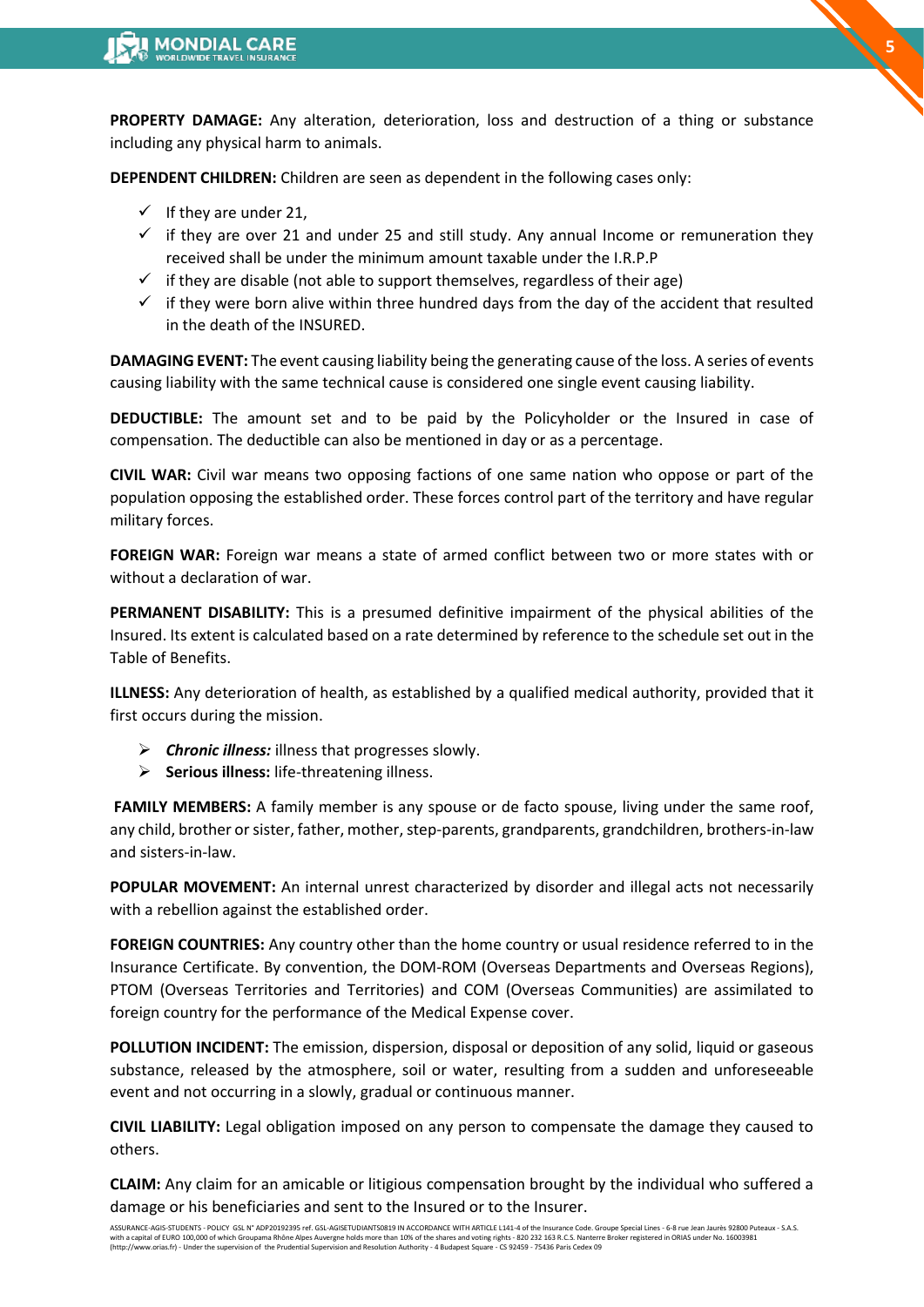**Under the Liability Cover:** Any loss or damage caused to third parties the Insured is held responsible for, resulting from a damaging event which gave rise to one or more claims. The damaging event being the event that is the generating cause of the damage. A series of events causing liability with the same technical cause is considered one single event causing liability.

**LIMITATIONS:** a period after which a claim is no longer admissible.

**CLAIM:** all the damaging consequences of an event resulting in any of the covers taken out to be claimed. All damage resulting from the same original cause shall constitute one single claim.

**THIRD PARTY:** any natural or legal person, excluding:

- **\*** The insured individual and his/her family members,
- Individuals accompanying him/her
- His/her employees, whether on wages or not, in the performance of their duties.

**LAND MOTOR VEHICLE:** Machine that moves on the ground (i.e., other than air or naval), not on a railway, self-propelled (powered by its own driving force) used to transport people (even if it is only the driver) or goods.

# <span id="page-5-0"></span>**2. PURPOSE OF THE INSURANCE**

The purpose of the policy is to cover the payment of the following benefits, the amount of which is set in the Table of Benefits in the event of an unexpected illness, injury or death resulting from a sudden illness or accident during a trip covered.

**Pre-existing illnesses are not covered.** 

# <span id="page-5-1"></span>**3. SCOPE OF COVER**

Coverage under this Policy applies worldwide, exclusively for travels of the Insured abroad and under 365 days

Coverage will be effective from when the Insured leaves his/her home or place of work and will end upon his/her return to the first of workplace or home. Coverage applies 24 hours a day for this whole period.

### **(\*) Travel covered:**

Trip made by the Insured, outside the country of origin, for a maximum of 12 months and intended for:

- $\checkmark$  an internship in a company paid or not, and subject to an internship agreement (including for apprentices),
- $\checkmark$  a study trip with a university, a school or language organization abroad,
- $\checkmark$  a continuing vocational training,
- $\checkmark$  Advanced learning of a foreign language in working "au pair" in a family abroad,
- $\checkmark$  A trip as part of the WORKING HOLIDAY PROGRAM
- ✓ Volunteering trip for International Solidarity (VSI).

ASSURANCE-AGIS-STUDENTS - POLICY GSL N° ADP20192395 ref. GSL-AGISETUDIANTS0819 IN ACCORDANCE WITH ARTICLE L141-4 of the Insurance Code. Groupe Special Lines - 6-8 rue Jean Jaurès 92800 Puteaux - S.A.S.<br>with a capital of EU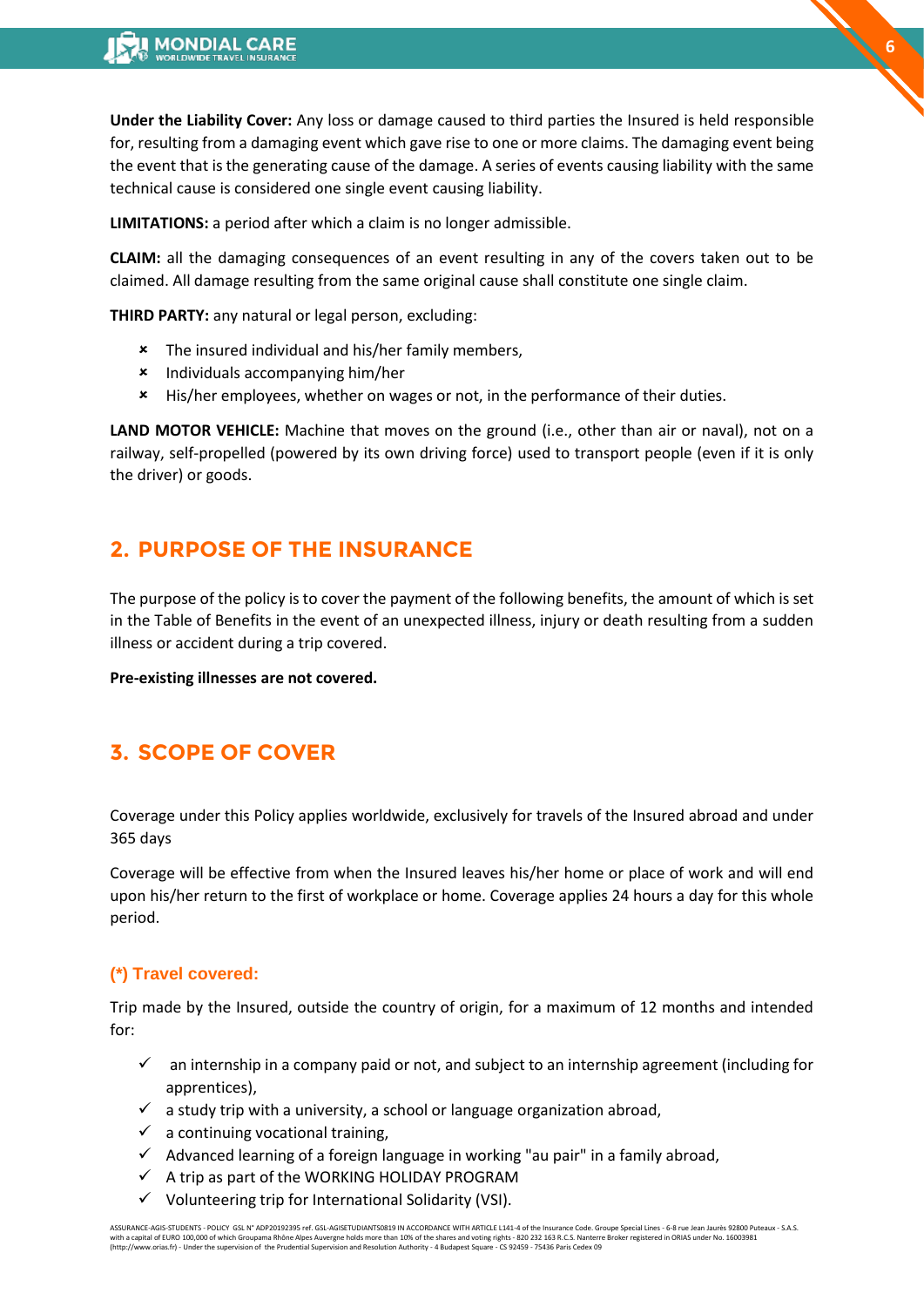Generally speaking, countries in a state of civil or foreign war, common political instability, subject to popular movements, riots, acts of terrorism, reprisals, restrictions on the free movement of people and goods ( regardless of the reason, including health, safety, weather, etc..)

**7**

The purpose of the policy is to cover the payment of the following benefits, the amount of which is set in the Table of Benefits in the event of an unexpected illness, injury or death resulting from a sudden illness or accident during a trip covered.

# **4. COMMON EXCLUSIONS TO ALL COVERAGE**

- <span id="page-6-0"></span> **ACCIDENTS INTENTIONALLY CAUSED BY THE INSURED, THE CONSEQUENCES OF HIS SUICIDE OR ATTEMPTED SUICIDE, AS WELL AS ACCIDENTS CAUSED BY THE USE OF DRUGS OR NARCOTICS NOT MEDICALLY PRESCRIBED.**
- **ACCIDENTS OCCURRING WHEN THE INSURED IS THE DRIVER OF A VEHICLE AND HIS/HER BLOOD ALCOHOL LEVEL EXCEEDS THAT LEGALLY ALLOWED IN THE COUNTRY WHERE THE ACCIDENT OCCURED.**
- **ACCIDENTS RESULTING FROM THE INSURED BEING INVOLVED IN A BRAWL (EXCEPT IN CASES OF SELF-DEFENCE OR TO HELP A PERSON IN DANGER), A DUEL, AN OFFENCE OR A CRIMINAL ACT.**
- **ACCIDENTS OCCURRING WHEN FLYING AN AIRCRAFT AS A PILOT OR A CREW MEMBER OR WHEN PRACTICING SPORTS WITH OF FROM THIS AIR CRAFT.**
- **ACCIDENTS RESULTING FROM YOUR PARTICIPATION, EVEN AS AN AMATEUR IN THE FOLLOWING SPORTS: MOTOR SPORTS (REGARDLESS OF THE MOTOR VEHICLE USED), AIR SPORTS (EXCLUDING HANG GLIDING, PARAGLIDING, KITE-SURFING), HIGH MOUNTAIN MOUNTAINEERING (ABOVE 3500M), BOBSLEIGH, DANGEROUS ANIMAL HUNTING, ICE HOCKEY, SKELETON, COMBAT SPORTS, CAVING ABOVE 100M DEEP, SNOW SPORTS WITH AN INTERNATIONAL, NATIONAL OR REGIONAL RANKING AS WELL AS ACCIDENTS RESULTING FROM THE PRACTICE OF ANY SPORTS IN A PROFESSIONAL CAPACITY.**
- **THE PRACTICE OF SNOW SPORTS OFF THE SKI RUNS IF THESE PRACTICES HAVE BEEN BANNED BY MUNICIPAL OR PREFECTURAL DECREE.**
- **ACCIDENTS CAUSED BY WAR, CIVIL OR FOREIGN, DECLARED OR NOT IN ONE OF THE FOLLOWING COUNTRIES: HOWEVER, THE RISKS OF WAR MAY BE COVERED BY SURCHARGE AND UPON PRIOR REQUEST.**
- **ACCIDENTS CAUSED DURING SPORTS PRACTICE WHETHER OR NOT AT PROFESSIONAL LEVEL, OF ANY SPORTS REQUIRING THE USE OF MOTORISED MECHANICAL GEAR AS A PILOT OR A PASSENGER. SPORTS PRACTICING MEANS TRAINING, TRIALS, PARTICIPATION IN SPORTS EVENTS OR COMPETITIONS,**
- **ACCIDENTS CAUSED BY WAR, CIVIL OR FOREIGN, DECLARED OR NOT IN ONE OF THE FOLLOWING COUNTRIES: HOWEVER, THE RISKS OF WAR CAN BE COVERED BY SURCHARGE AND UPON PRIOR REQUEST.**

ASSURANCE-AGIS-STUDENTS - POLICY GSL N° ADP20192395 ref. GSL-AGISETUDIANTS0819 IN ACCORDANCE WITH ARTICLE L141-4 of the Insurance Code. Groupe Special Lines - 6-8 rue Jean Jaurès 92800 Puteaux - S.A.S.<br>with a capital of EU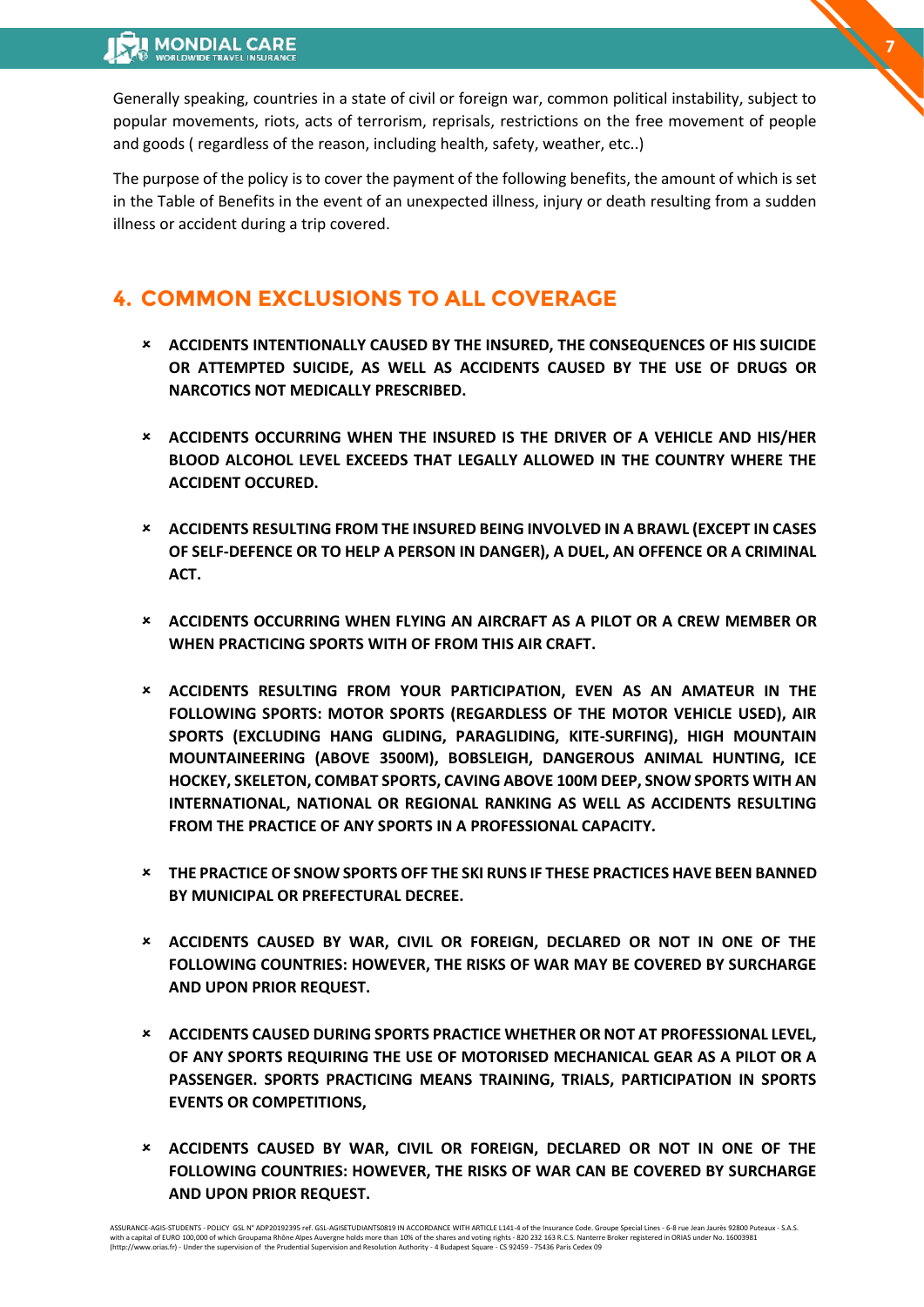- **THE USE OF WAR DEVICES, EXPLOSIVES OR FIREARMS**
- **THE CONSEQUENCES OF IONISING RADIATION EMITTED BY NUCLEAR FUELS OR RADIOACTIVE WASTE PRODUCTS OR CAUSED BY WEAPONS OR DEVICES INTENDED FOR EXPLOSION THROUGH MODIFICATION OF THE STRUCTURE OF THE NUCLEUS OF THE ATOM.**
- **PANDEMICS (COVID-19 EXCLUDED)**



# **5. OTHER ASSISTANCE BENEFITS**

Benefits and services apply both abroad and in the country of residence of the insured

#### IMPLEMENTATION OF BENEFITS

Under penalty of inadmissibility, requests for assistance should be made directly by the INSURED (or any person acting on his/her behalf) by any of the following means:

#### ➢ **• by phone:**

| For assistance GROUPAMA Assistance  | For Insurance Mondial Care by AGIS |
|-------------------------------------|------------------------------------|
| From France: 01.45.16.43.31         | From France: 01.82.83.56.26        |
| From overseas: (+33) 1. 45.16.43.31 | From overseas: (+33) 1.82.83.56.26 |

#### ➢ **On the Website**

By logging into your Customer Space created at the time of purchase of your insurance, you can **make a claim** and attach your supporting documents healthcare coverage forms, plane tickets, boarding passes, etc.). Our team will contact you to complete the information necessary for the reimbursement and review your claim.

ASSURANCE-AGIS-STUDENTS - POLICY GSL N° ADP20192395 ref. GSL-AGISETUDIANTS0819 IN ACCORDANCE WITH ARTICLE L141-4 of the Insurance Code. Groupe Special Lines - 6-8 rue Jean Jaurès 92800 Puteaux - S.A.S.<br>with a capital of EU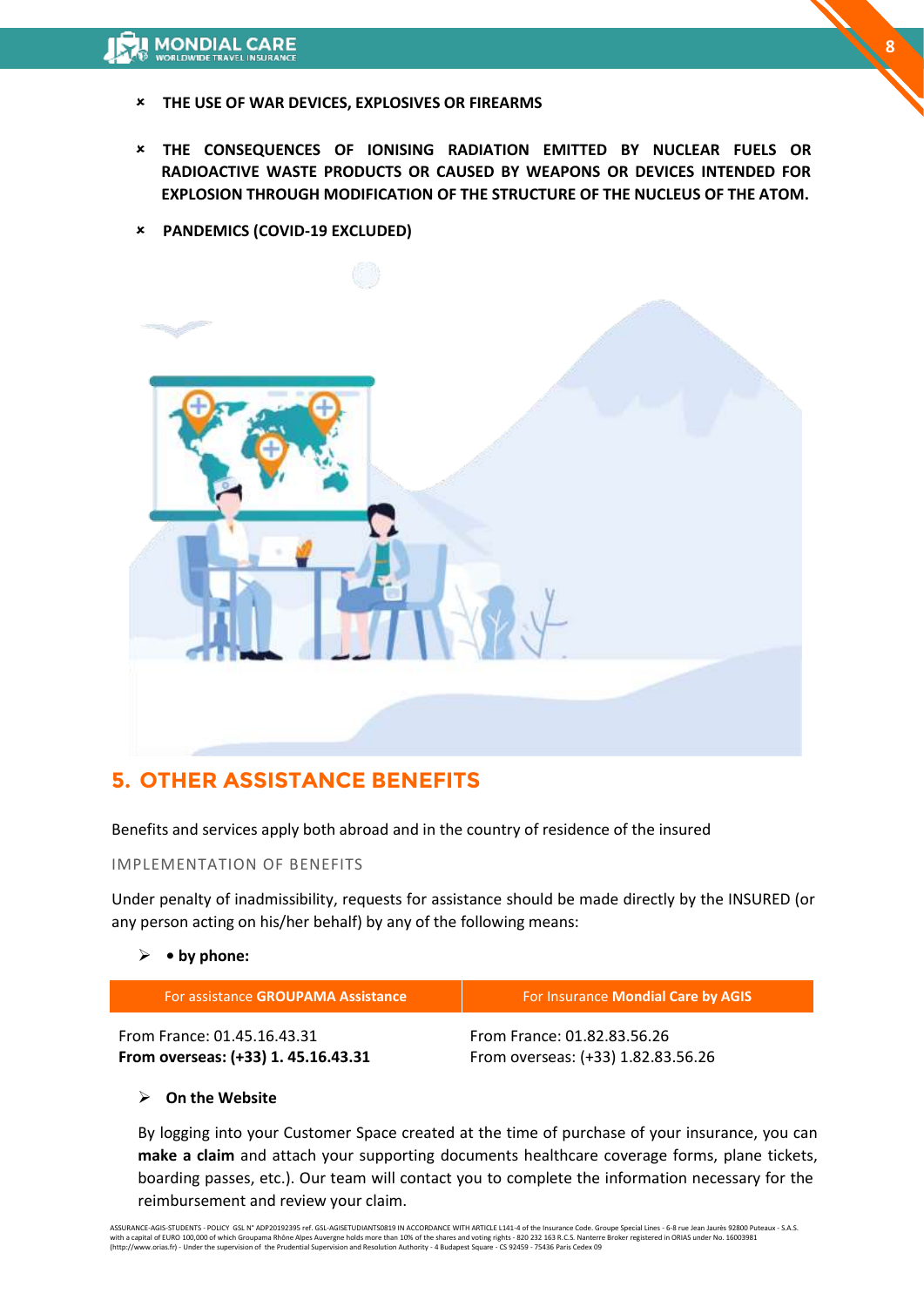#### <span id="page-8-0"></span>STRICTLY COMPULSORY TO OBTAIN ANY INDEMNITY Non compliance to those requirements will invalidate the effects of the contract.

When Emergency assistance or hospitalization is needed, the insured (or a person acting on its behalf) must contact immediately GROUPAMA ASSISTANCE at +33 1 55 98 57 35 (available 24/7) recalling the reference of the contract has shown above. A claims reference number will be delivered by GROUPAMA ASSISTANCE.

#### THE INSURED (OR A PERSON ACTING ON ITS BEHALF)

- to answer calls or emails sent by GROUPAMA ASSISTANCE,
- submit their Insurance contract to the Hospital upon admission,
- Contact the Claims department of MONDIALCARE.

#### REQUEST FOR REIMBURSMENT MUST BE DIRECTED WITH ALL MEDICAL DOCUMENTS TO

MONDIALCARE CLAIMS DEPARTMENT - AGIS SAS - 33 Avenue Victor Hugo 75116 PARIS - FRANCE Phone : +33182835626 - E-mail : contact@mondialcare.eu

# **BENEFITS PROVIDED**

Benefits provided under this policy may only be triggered with the prior agreement of GROUPAMA ASSISTANCE.

As a result, no expenses arbitrarily incurred by the Beneficiaries/Insured will be reimbursed by GROUPAMA ASSISTANCE.

> *For the assistance cover to apply, the Insured shall imperatively contact the Assistance Service Centre on the contact number shown on the personal identification card.*

#### **IMPORTANT**

- $\triangleright$  GROUPAMA ASSISTANCE may not, under any circumstances, replace any local emergency response authorities.
- $\triangleright$  In any event, the decision to provide assistance is solely that of the GROUPAMA ASSISTANCE doctor, after contacting the doctor on site and any family of the Insured.
- $\triangleright$  Medical authorities have the exclusive power to decide on repatriation, the choice of means of transport and the place of hospitalization.
- $\triangleright$  Bookings are made by GROUPAMA ASSISTANCE. We will decide and choose repatriation, as well as the most appropriate means.

ASSURANCE-AGIS-STUDENTS - POLICY GSL N° ADP20192395 ref. GSL-AGISETUDIANTS0819 IN ACCORDANCE WITH ARTICLE L141-4 of the Insurance Code. Groupe Special Lines - 6-8 rue Jean Jaurès 92800 Puteaux - S.A.S.<br>with a capital of EU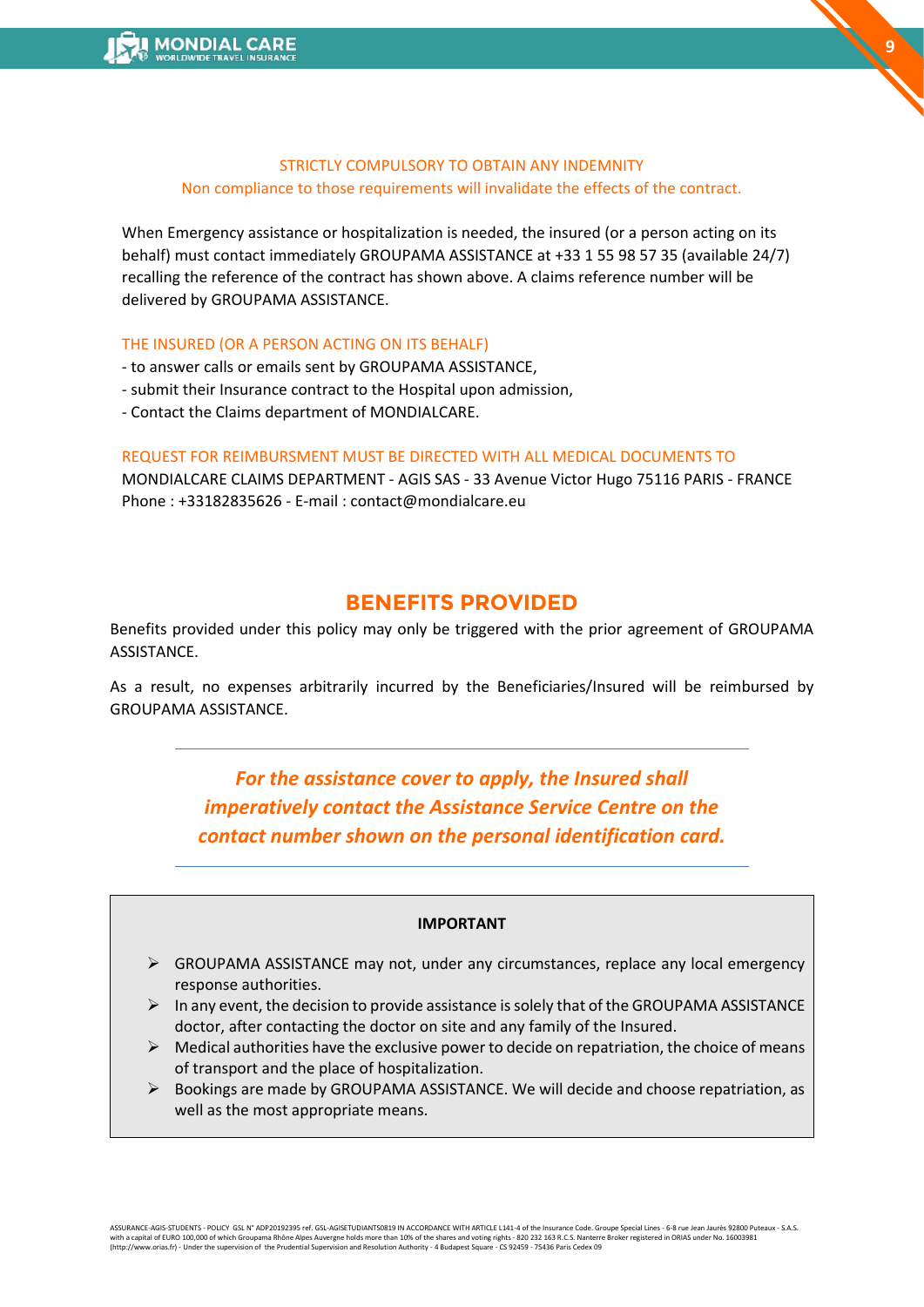# **5.1. REPATRIATION OR MEDICAL EVACUATION**

If the condition of the Insured requires medical care or particular medical checks that cannot be performed on site, GROUPAMA ASSISTANCE will arrange and pay for

- $\checkmark$  transportation to a regional hospital centre or in a country likely to provide care;
- $\checkmark$  repatriation to the place of residence of the Insured if there is no closer suitable medical centre.

Depending on the severity of the case, repatriation or transport shall be carried out under medical supervision if necessary and by the following most appropriate means: air ambulance, regular airline aircraft, train, sleeper, boat, ambulance.

Where hospitalization on arrival is not necessary, transportation shall be provided up to the place of residence of the INSURED.

If hospitalization was not possible in a medical care facility nearby the place of residence, GROUPAMA ASSISTANCE will arrange and pay, health condition permitting, for transportation from the hospital to the place of residence.

# **5.2. REIMBURSEMENT OF MEDICAL, SURGICAL, PHARMACEUTICAL, HOSPITAL EXPENSES INCURRED ABROAD.**

This cover applies exclusively outside the country of residence of the INSURED.

Reimbursement covers the costs as set below, provided they are related to the medical care received outside the country of residence of the INSURED, following an unpredictable illness, or an accident suffered abroad.

GROUPAMA ASSISTANCE shall reimburse the amount of medical expenses abroad and payable by the INSURED, after reimbursement by the social security or any other insurance or pension fund he is a member of, up to the amount specified in the table of benefits, for the duration of the Policy.

If there is a deductible, it will be applied in all cases.

The INSURED or his successors, undertake(s) to take all steps necessary to recover these costs from the relevant agencies and to provide the following documents:

- $\checkmark$  original statements from social and/or pension agencies substantiating the payments received;
- $\checkmark$  photocopies of medical bills establishing the expenses incurred.

#### **Nature of medical expenses eligible for additional reimbursement**

- $\checkmark$  Medical fees.
- $\checkmark$  Costs of medication prescribed by a doctor or a surgeon.
- $\checkmark$  Cost of ambulance or taxi ordered by a doctor for a local drive.
- $\checkmark$  Costs of hospitalization by medical decision.
- $\checkmark$  Dental emergency within the limit of the amount specified in the table of benefits.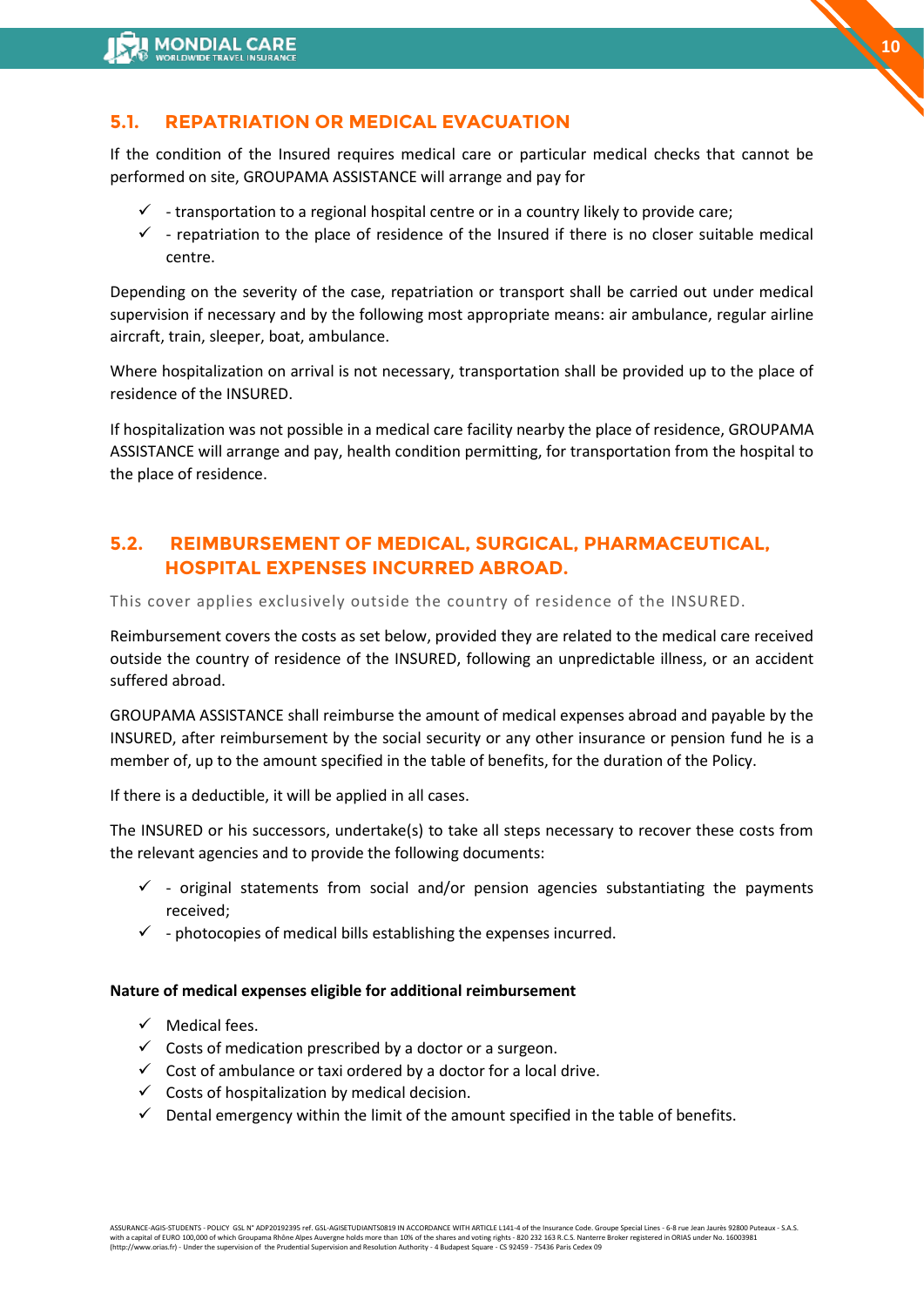# **5.3. MEDICAL TREATMENT EXPENSES AFTER HOSPITALIZATION ABROAD**

This cover applies exclusively outside the country of residence of the INSURED.

A compensation paid to the Insured for medical, surgical, pharmaceutical and public or private hospital expenses and transportation with an ambulance or any other vehicle in the event of emergency, incurred following an accident covered under this Policy **when this costs have been incurred in the**  **11**

### **home country within the month after hospitalization abroad**.

If the insured person is covered by Social Security, any other insurance scheme covering the same risks, the Insurance Company will pay, in addition to the amounts paid under these benefits, the benefits the Company is liable for, however, the total amount to be paid to the Insured shall not exceed the actual expenses incurred

# **5.4. ACCOMPANIMENT ON REPATRIATION OR MEDICAL TRANSPORT**

If the INSURED is transported under the conditions set out in section 1 "Repatriation or Medical transport" and is not accompanied by a doctor or a nurse, GROUPAMA ASSISTANCE will arrange and pay for a person on site to travel and accompany the INSURED.

# **5.5. RETURN OF SPOUSE AND DEPENDENT CHILDREN IN THE EVENTOF REPATRIATION OF THE INSURED**

We will arrange and cover the return of an accompanying person or spouse and accompanying Children in the event of the repatriation of the insured to his home, where the means originally provided for their return may no longer be used as a result of the repatriation. We will decide and chose repatriation, as well as the most appropriate means.

# **5.6. Person at the Insured's bedside in hospital**

We will arrange and pay **up to a maximum of the amount stated in the Table of Benefits** for the hotel accommodation of a person at the Insured's bedside in hospital, whose condition does not justify or hold back immediate repatriation.

GROUPAMA ASSISTANCE will also pay for the return ticket to metropolitan France of this person (or to his/her country of residence) if this person is unable to use the means initially planned.

If the hospitalization exceeds ten days, and if no one stays with the insured, we will cover the costs of transport from metropolitan France or the insured's home (by train 1st class or by air, in economy) of a person designated by the insured, we will also arrange the hotel stay for that person **up to the amount stated in the Table Of Benefits.**

# **The cost of catering remains the responsibility of this person.**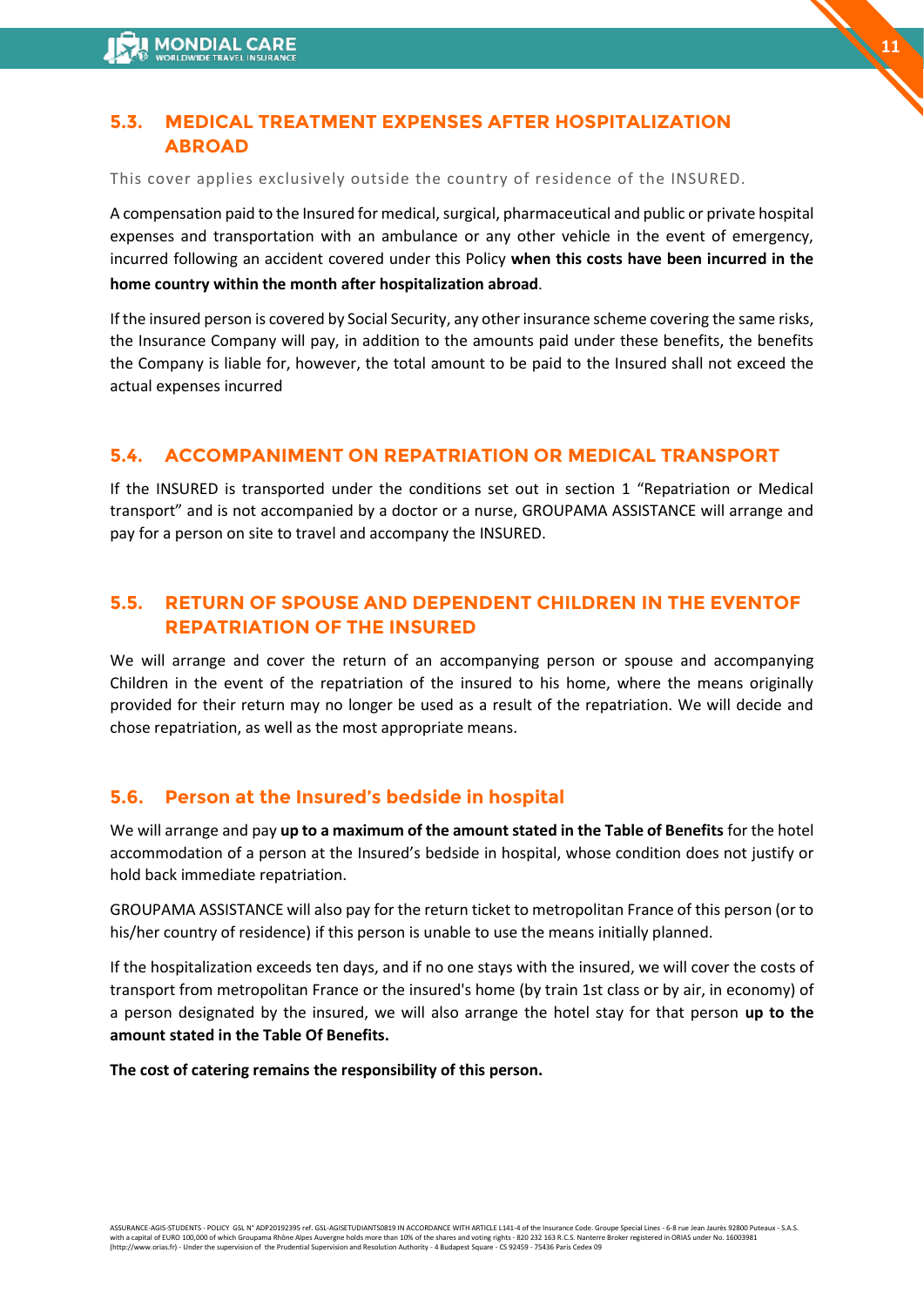# **5.7. RETURN TO THE PLACE OF STAY**

After evacuation and if the INSURED health condition permitting, the INSURED will travel on his/her own under normal conditions of transport, in full agreement with the doctors and GROUPAMA Assistance team, the Assistance Company shall arrange and pay for the return to the place of assignment, by train in 1st class or economy class air ticket.

**Return shall be completed within two months from the repatriation**

# **5.8. TRANSPORTATION OF BODY IN THE EVENT OF DEATH**

GROUPAMA ASSISTANCE will arrange and pay for the transportation of the corpse of the INSURED from the place the body was laid in the coffin to the place of burial in metropolitan France or to the Insured's place of residence.

GROUPAMA ASSISTANCE will pay for additional expenses required for the transportation of the body, including the cost of a coffin, up to €2,000 including tax.

Incidental, service, burial or cremation expenses in metropolitan France shall be borne by the families.

In the event of a temporary burial, GROUPAMA ASSISTANCE will arrange and pay for the costs of transportation of the body of the Insured to the place of final burial in metropolitan France or to the insured's place of residence, at the expiry of the exhumation legally required period.

# **ASSISTANCE BENEFITS**

# **5.9. EARLY RETURN**

If the INSURED has to curtail his/her trip:

- $\checkmark$  to attend the funeral of a family member (spouse or de facto spouse, direct ascendant or descendant, brother, sister),GROUPAMA ASSISTANCE will arrange and pay for the transport (1st class train or economy class air) of the INSURED from the place of residence to the place of burial in metropolitan France or in another country of residence of the INSURED.
- $\checkmark$  in the event of an accident or an unpredictable and serious illness affecting a member of the family (spouse or de facto spouse, direct ascendant or descendant), GROUPAMA ASSISTANCE will arrange and pay for, upon approval of GROUPAMA ASSISTANCE doctor, the transport (1st class train or economy class air) of the INSURED to come to the bedside of the relative, in metropolitan France or to the country of residence of the INSURED.

Following the early return of the INSURED, GROUPAMA ASSISTANCE will arrange and pay for the return (1st class train or economy class air ticket) of the INSURED to his place of stay to get his vehicle or that of other insured persons, using the means initially planned.

ASSURANCE-AGIS-STUDENTS - POLICY GSL N° ADP20192395 ref. GSL-AGISETUDIANTS0819 IN ACCORDANCE WITH ARTICLE L141-4 of the Insurance Code. Groupe Special Lines - 6-8 rue Jean Jaurès 92800 Puteaux - S.A.S.<br>with a capital of EU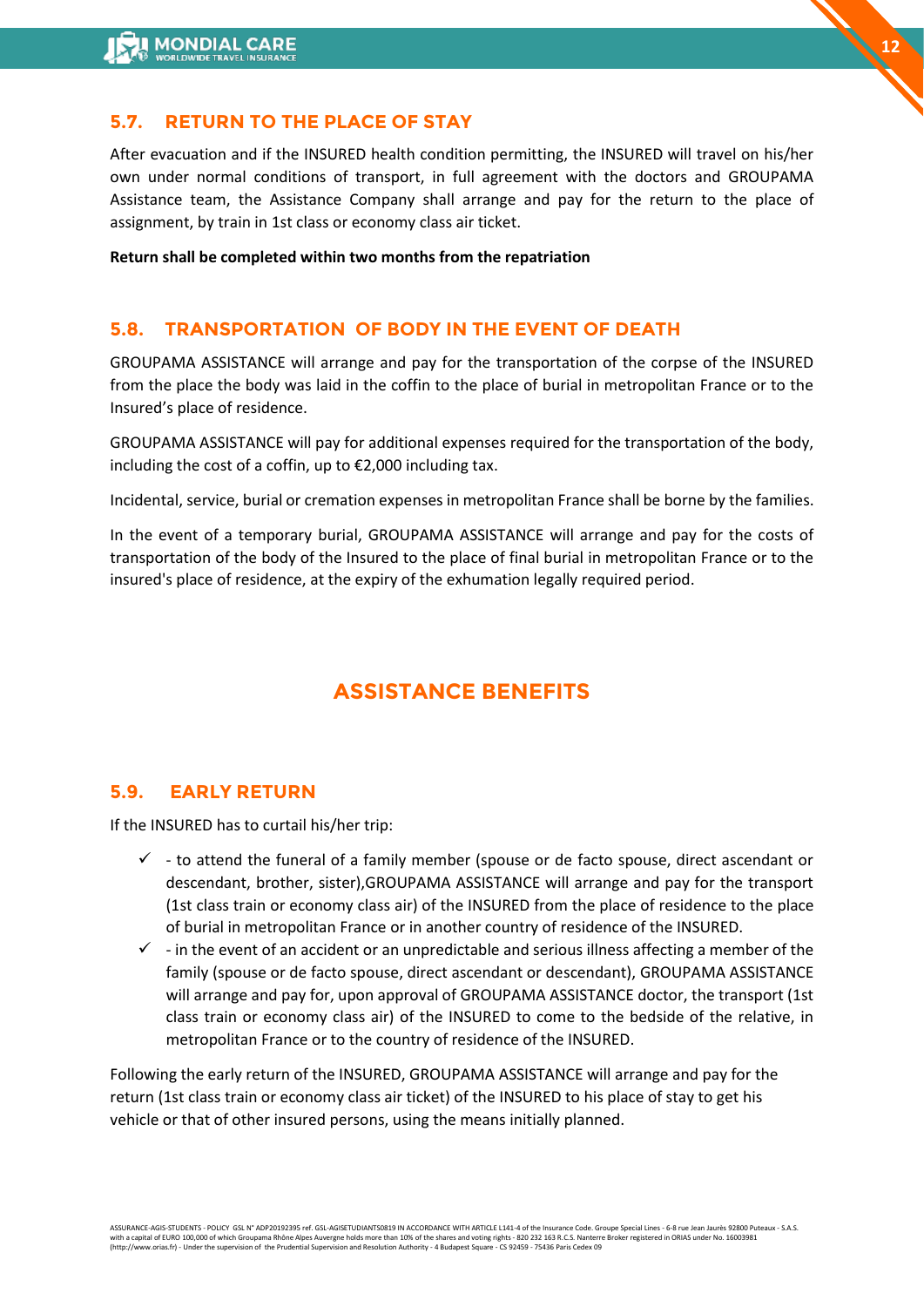# **5.10. ADVANCE ON BAIL COSTS**

This cover applies exclusively outside the country of residence of the INSURED.

If, in the event of unintentional breach of the law of the country visited by the INSURED, the INSURED is required to pay a bail, GROUPAMA ASSISTANCE shall advance this bail up to the amount set in the table of benefits.

GROUPAMA ASSISTANCE will pay the legal fees of legal representatives used by the INSURED up to the **amount set in the table of benefits.** 

You agree to repay the advance made for the bail costs within thirty days from the refund of the bail by the authorities.

**This benefit shall not cover any legal action initiated in the country of origin of the INSURED as a result of events that occurred abroad.** 

**Intentional offences are not eligible for the "Advance of bail costs" and "Payment of legal fees" benefits** 

# **5.11. ASSISTANCE IN THE EVENT OF THEFT, LOSS OR DESTRUCTION OF DOCUMENTS OR MEANS OF PAYMENT**

This cover applies exclusively outside the country of residence of the INSURED.

In the event of loss or theft of documents, GROUPAMA ASSISTANCE will give advice on procedures to complete (complaint filing, document renewal, etc...).

In the event of theft or loss of the means of payment (credit card, cheque book), GROUPAMA ASSISTANCE will, against payment of the corresponding amount by a third party and after prior approval of the financial agency issuing the payment order, grant a cash advance which the maximum amount is specified in the table of benefits for basic necessities expenses.

#### **5.12. DAILY LIFE ADVICE**

When called between Monday and Friday, from 9:00 to 21:00 (except public holidays), GROUPAMA ASSISTANCE will provide the INSURED with the necessary information in the following areas:

- ✓ Airports
- ✓ Airlines
- ✓ World Trains
- $\checkmark$  Economic data from on the visited country
- ✓ International press
- ✓ Currency
- $\checkmark$  Currency exchange
- $\checkmark$  Embassy Administrative information
- ✓ Embassies
- ✓ Visas
- $\checkmark$  Police/Customs Formalities
- $\checkmark$  Time difference
- ✓ Phone
- $\checkmark$  Restaurants
- ✓ Car rental
- $\checkmark$  International driving license
- $\checkmark$  Climate, weather
- ✓ Health, hygiene
- ✓ Immunization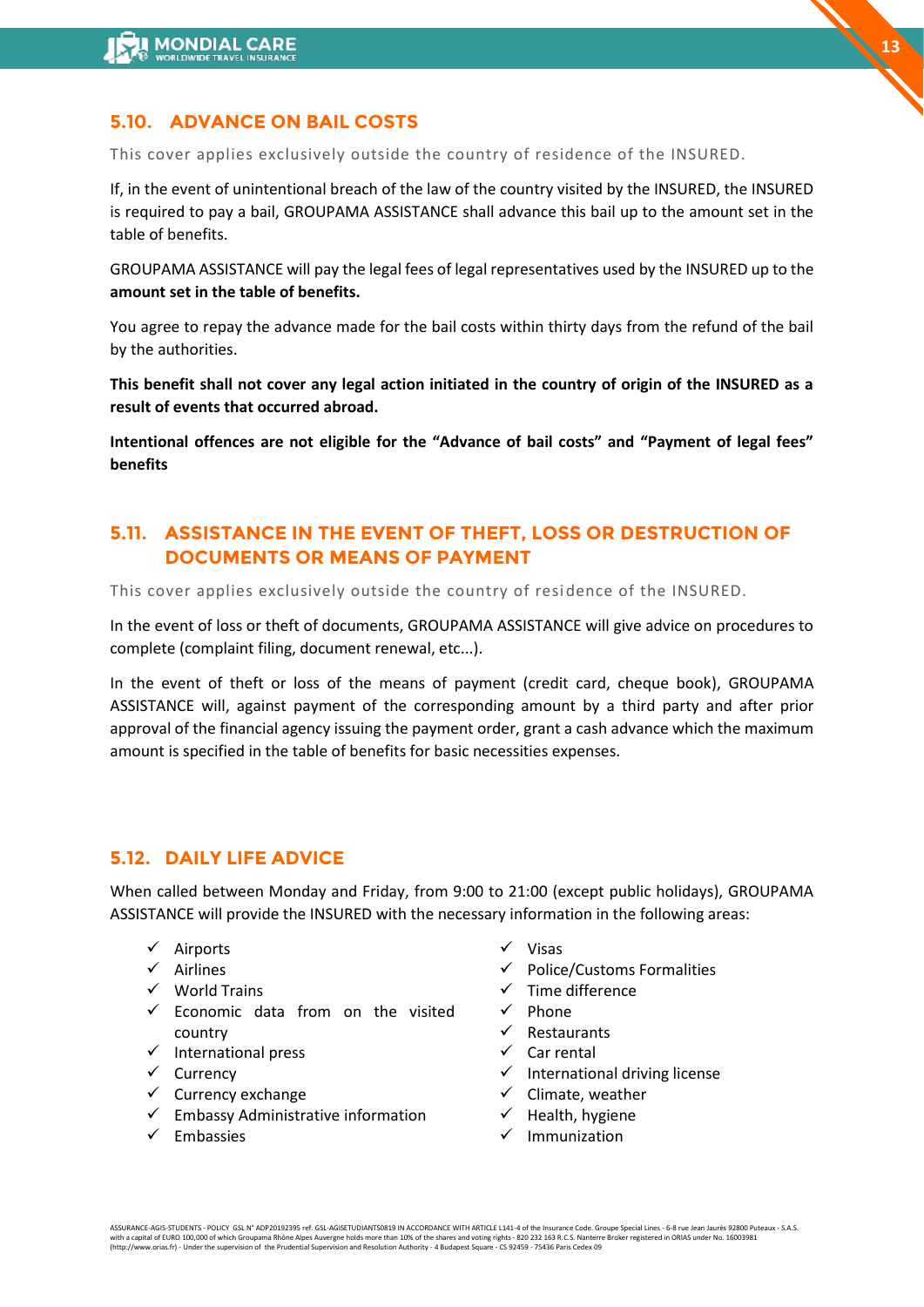#### **Limitations of GROUPAMA Assistance**

#### **ARE EXCLUDED:**

- **Any personalized legal consultation or any assessment of a specific case,**
- **Any assistance in drafting legal documents,**
- **Any handling of litigation case,**
- **Any payment of fees, remuneration for services,**
- **Any cash advance,**
- **Any medical advice or diagnosis.**

With regard to the particular area of financial information, GROUPAMA ASSISTANCE will not conduct any comparative survey on the quality of policies, services, rates charged by financial institutions, and excludes any introduction or presentation of a particular product.

In any case, GROUPAMA ASSISTANCE will not, when responding to a question involving the law and practice, give any personal opinion or advice based on legal rules that would allow the person receiving this information to make a decision.

**Answers will not be confirmed in writing and no related documents will be sent.**

# **5.13. SEARCH AND RESCUE COSTS**

Insurance applies, up to the amount set out in the Table of Benefits, to pay for the search and rescue costs that may be incurred by the Insured if the insured is reported missing or at risk, provided that:

- $\checkmark$  Search and rescue operations are carried out by public or private rescue agencies or isolated rescuers to assist the Insured;
- $\checkmark$  Search and rescue operations are carried out as a result of an accident included in the guarantee of this policy.

However, in the event that the Insured was not injured, but would nevertheless have been reported missing or at risk in such circumstances that search and rescue costs would have been covered had he sustained an accident, these costs will be reimbursed up to half of the amount set out in the Table of Benefits

**The search and rescue costs resulting from non-compliance with the safety rules issued by the operators of the site and/or the regulatory provisions governing the activity practiced by the Insured.** 

# EXCLUSIONS TO ASSISTANCE SERVICES PROVIDED

### **ARE EXCLUDED:**

 **MEDICAL CARE NOT MEDICALLY PRESCRIBED, NOT CARRIED OUT BY A COMPETENT MEDICAL AUTHORITY, INAPPROPRIATE FOR PATHOLOGY, UNPAID, FOR A REASONABLE COST AND CARRIED OUT FOR THE TREATMENT OR THAT WOULD HAVE BEEN CARRIED OUT FREE OF CHARGE IN THE ABSENCE OF THIS POLICY, WHICH IS NOT CARRIED OUT BY A HEALTH PROFESSIONAL, OR WHEN THE INSURED HAS REFUSED TO SUBMIT TO THE MEDICAL CARE REQUIRED BY HIS CONDITION;** 

ASSURANCE-AGIS-STUDENTS - POLICY GSL N° ADP20192395 ref. GSL-AGISETUDIANTS0819 IN ACCORDANCE WITH ARTICLE L141-4 of the Insurance Code. Groupe Special Lines - 6-8 rue Jean Jaurès 92800 Puteaux - S.A.S.<br>with a capital of EU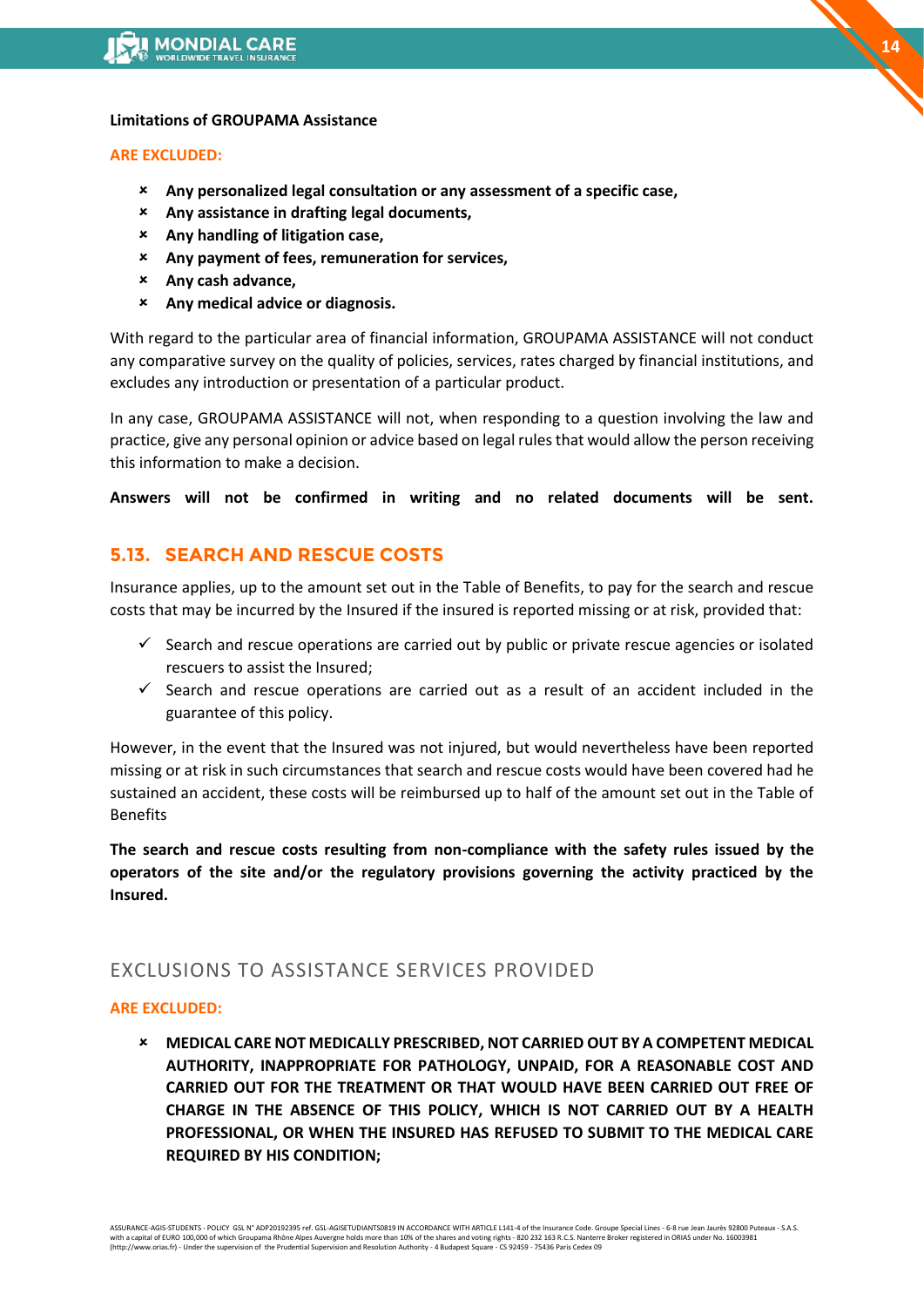**CONVALESCENCE AND AILMENTS (ILLNESS, ACCIDENT) CURRENTLY TREATED BUT NOT YET CONSOLIDATED.** 

**15**

- **PRE-EXISTING ILLNESSES DIAGNOSED AND/OR TREATED, RESULTING IN HOSPITALISATION WITHIN THE SIX MONTHS PRIOR TO THE REQUEST FOR ASSISTANCE.**
- **TRAVEL FOR THE PURPOSE OF DIAGNOSIS AND/OR TREATMENT.**
- **pregnancy conditions, unless unforeseeable complication, and in any case, from week 36 of pregnancy.**
- **Requests for assistance relating to medically assisted reproduction.**
- **CONDITIONS RESULTING FROM THE USE OF DRUGS, NARCOTICS AND RELATED PRODUCTS NOT MEDICALLY PRESCRIBED, ALCOHOL CONSUMPTION.**
- **THE CONSEQUENCES OF A SUICIDE ATTEMPT.**
- **DAMAGE INTENTIONALLY CAUSED BY AN INSURED OR THAT RESULTING FROM HIS INVOLVEMENT IN A CRIME, AN OFFENCE OR A BRAWL, EXCEPT IN CASE OF SELF-DEFENCE.**
- **EVENTS OCCURED WHILE PRACTISING DANGEROUS SPORTS (RAIDS, TREKKING, ROCK CLIMBING...) OR PARTICIPATION OF THE INSURED AS A COMPETITOR IN SPORTS COMPETITIONS, BETS, MATCHES, RALLIES OR TRIAL RUNS, AS WELL AS THE ORGANISATION AND PAYMENT OF ALL SEARCH AND RESCUE COSTS.**
- **THE CONSEQUENCES OF AN INTENTIONAL BREACH OF THE REGULATION OF THE VISITED COUNTRIES OR PRACTICES NOT AUTHORISED BY THE LOCAL AUTHORITIES.**
- **THE CONSEQUENCES OF IONISING RADIATION EMITTED BY NUCLEAR FUELS OR RADIOACTIVE WASTE PRODUCTS OR CAUSED BY WEAPONS OR DEVICES INTENDED FOR EXPLOSION THROUGH MODIFICATION OF THE STRUCTURE OF THE NUCLEUS OF THE ATOM.**
- **THE CONSEQUENCES OF CIVIL OR FOREIGN WAR, OFFICIAL BANS, SEIZURES OR CONSTRAINTS BY THE SECURITY FORCES.**
- **THE CONSEQUENCES OF RIOTS, STRIKES, PIRACY, WHEN THE INSURED IN ACTIVELY INVOLVED**.
- **THE CONSEQUENCES OF WEATHER OBSTACLES SUCH AS STORMS AND HURRICANES.**
- **epidemics, pollution and natural disasters.**

### **IN ADDITION TO THE ABOVE EXCLUSIONS AND WITH REGARD TO THE MEDICAL, SURGICAL, PHARMACEUTICAL OR HOSPITAL COST COVER ABROAD, THE FOLLOWING ARE NOT COVERED:**

- **EXPENSES INCURRED AFTER AN ACCIDENT OR AN ILLNESS MEDICALLY ASCERTAINED PRIOR TO THE INSURANCE PURCHASE.**
- **EXPENSES INCURRED FOR THE TREATMENT OF A PATHOLOGICAL, PHYSIOLOGICAL CONDITION OR PHYSICAL MEDICALLY ESTABLISHED PRIOR TO THE COVER EFFECTIVE DATE UNLESS A CLEAR AND UNFORESEEABLE COMPLICATION OCCURS.**
- **MEDICAL OR HOSPITAL COSTS RESULTING FROM BACK PAIN, LOWER BACK PAIN, LOMBOSCIATICS, HERNIATED DISC,** PARIETAL HERNIA**, INTERVERTEBRAL, CRURAL, SCROTAL, WHITE-LINE AND UMBILICAL INGUINAL HERNIA;**
- **COSMETIC OR RECONSTRUCTIVE SURGERY COSTS AND COMFORT TREATMENTS SUCH AS ACNE, ALLERGIES INCLUDING ALLERGY TESTS, FIRST CONSULTATION AND/OR EMERGENCY TREATMENT EXCLUDING;**
- **COSMETIC SURGERY OF ANY KIND, NOT RESULTING FROM AND ACCIDENT COVERED;**
- **HORMONAL TREATMENTS, CONTRACEPTIVES, TREATMENT OF INCONTINENCE, TREATMENTS FOR WARTS AND CYSTS EXCEPT IN CASE OF EMERGENCY, TREATMENTS FOR OVERWEIGHT, WEIGHT LOSS TREATMENTS, PRE-NUPTIAL EXAMINATIONS, NON-CONSECUTIVE PREVENTION TREATMENTS OR IMMUNIZATION THAT ARE NOT CONSEQUENTIAL TO A COVERED EVENT, TREATMENTS FOR INSOMNIA, VASECTOMY, ACUPUNCTURE OR OSTEOPATHY, AS WELL AS ANY MEDICAL ACTS AND TREATMENT**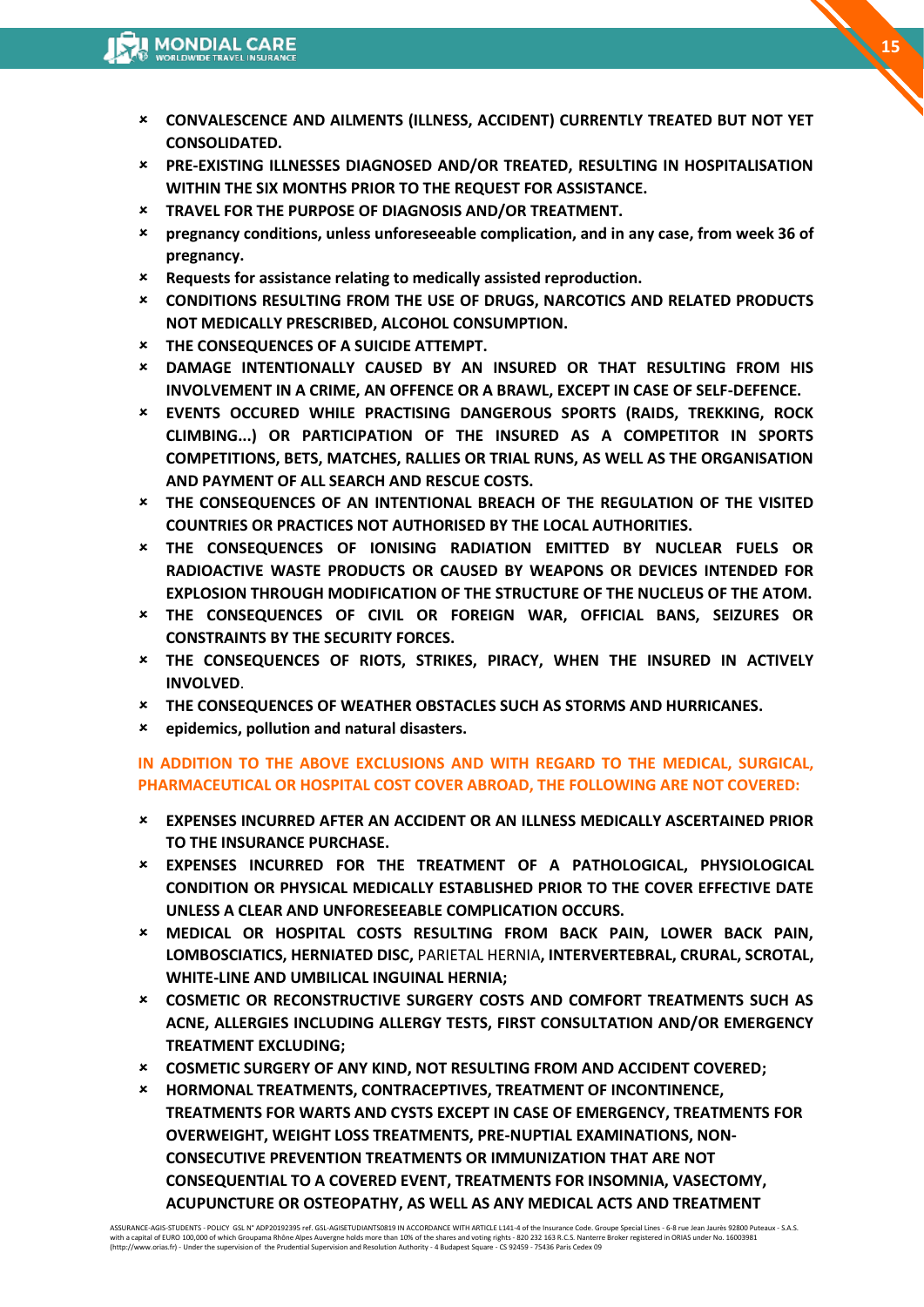**WITHIN THE FIELD OF RESEARCH OR EXPERIMENTATION, OR GENERALLY NOT RECOGNIZED AS REGULAR MEDICAL PRACTICES;** 

- **GLASSES, CONTACT LENSES;**
- **EXPENSES FOR INTERNAL, DENTAL, OPTICAL, HEARING AID, FUNCTIONAL, AESTHETIC OR OTHER PROSTHESES, EXPENSES INCURRED IN METROPOLITAN FRANCE AND IN THE OVERSEAS DEPARTMENTS OR IN THE HOME COUNTRY OF THE INSURED, WHETHER OR NOT RESULTING FROM AN ACCIDENT OR ILLNESS OCCURRED IN FRANCE OR IN ANY OTHER COUNTRY.**
- **THE CONSEQUENCES OF PSYCHIATRIC, NEUROPSYCHIATRIC OR PSYCHOLOGICAL CONDITIONS, OF ANY EVENT JUSTIFYING A TREATMENT AIMED AT NEUROPSYCHIATRIC, AND IN PARTICULAR, NERVOUS BREAKDOWN, ANXIETY, PERSONALITY AND/OR BEHAVIOR DISORDERS, FIBROMYALGIA, EATING DISORDERS, CHRONIC FATIGUE,**
- **EXPENSES FOR SPA THERAPY, SEA AND SUN THERAPY, STAY IN A NURSING HOME, REHABILITATION EXPENSES.**

### **ASSISTANCE - GENERAL TERMS OF INTERVENTION**

#### GROUPAMA ASSISTANCE FINANCIAL LIABILITIES

Any of the above mentioned assistance benefits arranged by the INSURED or his relatives will only be reimbursed provided that they have been first approved by GROUPAMA ASSISTANCE

Expenses incurred will be reimbursed on provision of supporting documents, within the limits of those that GROUPAMA ASSISTANCE would have incurred to arrange the service. Where GROUPAMA ASSISTANCE is to arrange the early return of the INSURED to metropolitan France (or to his country of Residence), the INSURED may be requested to use his travel ticket.

Where GROUPAMA ASSISTANCE has paid for the return of the INSURED, the INSURED is required to take the necessary steps to reimburse his unused tickets and to refund the amount received to GROUPAMA ASSISTANCE within three months from the date of return.

Only additional costs to those the INSURED would have normally incurred for his return to his place of residence, will be paid by GROUPAMA ASSISTANCE.

Where GROUPAMA ASSISTANCE has approved the change of a contractually set destination, its financial liability shall not exceed the amount that would have been incurred, had the original destination been kept.

Where hotel accommodation expenses are covered, GROUPAMA ASSISTANCE shall only pay for the costs of the room actually incurred, up the above limits and those mentioned in the table of benefits, all other costs excluded.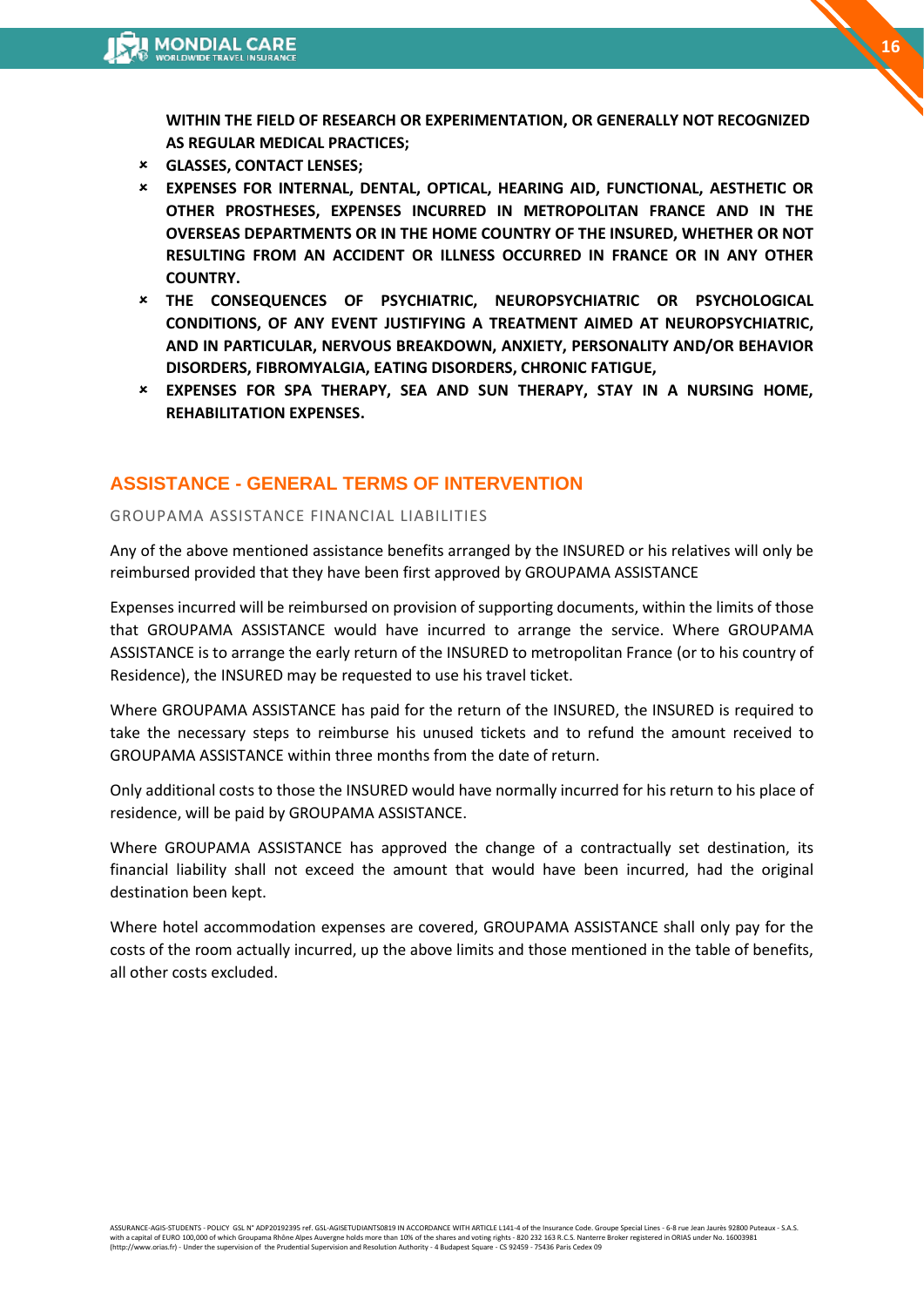

**17**

# <span id="page-16-0"></span>**6. BAGGAGE, ITEMS AND PERSONAL EFFECTS COVER**

The Insurer guarantees the consequences of theft, loss or destruction of their luggage, personal items and personal belongings, professional equipment in the following circumstances:

- $\checkmark$  Theft or loss during transit when under the care of a shipping company;
- $\checkmark$  Theft during a stay, after the break-in of the premises or the vehicle they were in or following an assault on the person transporting them;
- ✓ Total or partial destruction caused by fire, explosion, water damage or natural phenomenon.
- $\checkmark$  Loss caused by a natural event (storm, whirlwind, hurricane, cyclone)

#### **The amount of cover is set in the Table of Benefits.**

Thefts must be reported to a competent authority (police, gendarmerie, transport company, purser).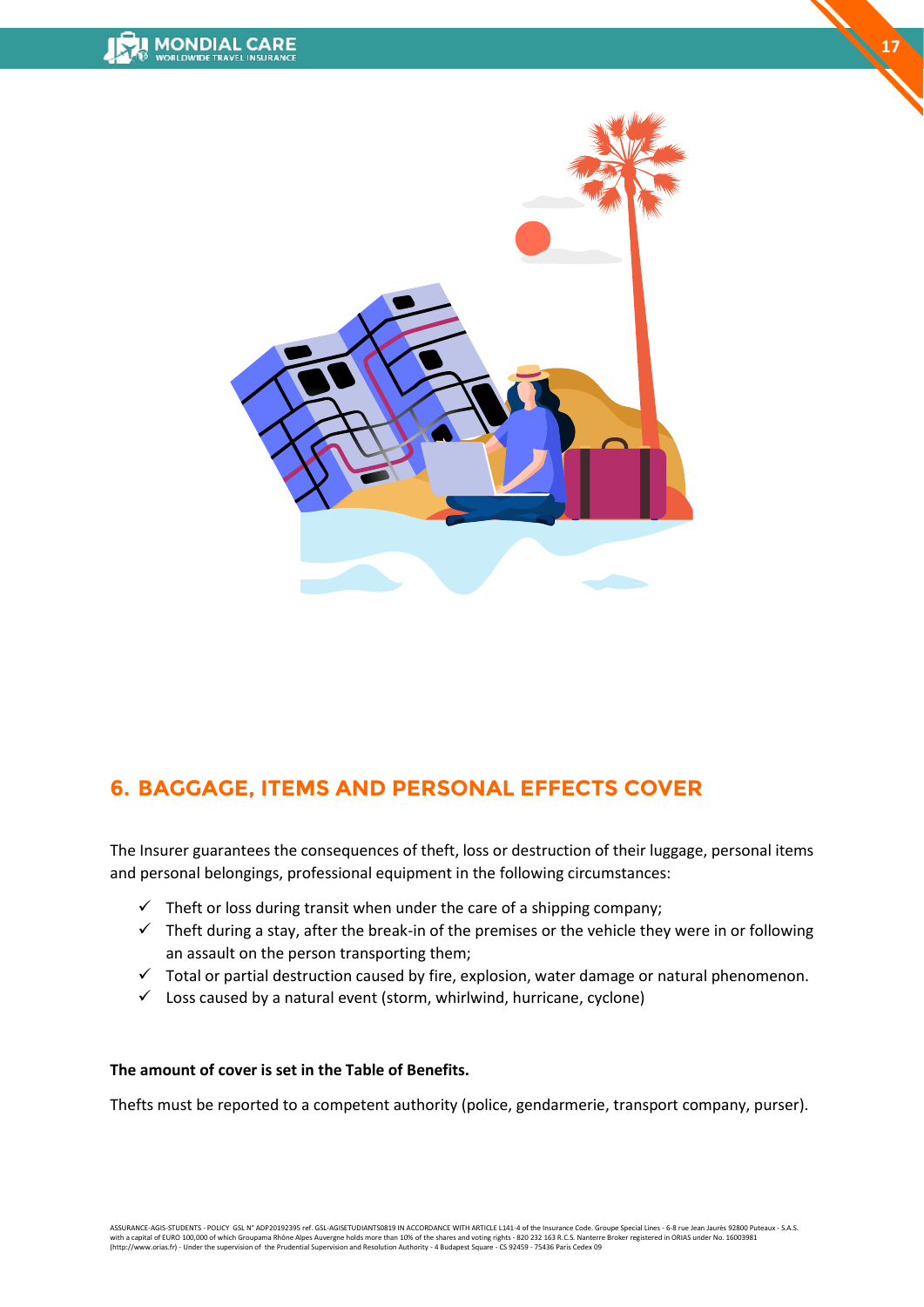# **6.1. BAGGAGE AND VALUABLES COVERED**

#### ❖ **Insured Items**

Suitcases, trunks, hand baggage and their content provided they contain clothes, personal effects, valuable items taken or bought by the Insured during the insured trip, sports equipment included.

#### ❖ **Valuables**

Jewelry, items made with precious materials, precious stones, pearls, watches, furs, film, photographic, computer equipment.

#### ❖ **Limits of Cover**

- $\checkmark$  The theft of any sound and/or image reproduction device and their accessories is guaranteed ONLY when placed in a safety safe or when worn by the Insured at the time of the event.
- $\checkmark$  If a private car is used, thefts will only be covered if the luggage and personal items have been placed in the locked boot of the vehicle and are out of sight. When the vehicle is parked on a public road, cover shall apply between 07:00 am and 10:00 pm only

# **6.2. SPECIAL EXCLUSIONS TO THE BAGGAGE COVER**

- **DAMAGE RESULTING FROM THE DECISION OF A PUBLIC AUTHORITY OR A GOVERNMENT AGENCY.**
- **DAMAGE RESULTING FROM INHERENT VICE OF THE INSURED PROPERTY, FROM REGULAR WEAR OR TEAR OR DEPRECIATION, FROM LEAKING LIQUIDS, FAT, COLOURING OR CORROSIVE MATTERS WHICH ARE PART OF THE COVERED LUGGAGE.**
- **CASH, CHEQUE BOOKS, MAGNETIC OR CREDIT CARDS, TICKETS, INVESTMENTS SECURITIES, DOCUMENTS SAVED ON TAPES OR FILMS, ANY KIND OF PAPER DOCUMENTS, KEYS.**
- **MUSIC INSTRUMENTS, WORKS OF ART, ANTIQUES, COLLECTIONS AND GOODS.**
- **CAR ACCESSORIES, BICYCLES, WINDSURFING BOARDS AND GENERALLY, MEANS OF TRANSPORT AND ANY KIND OF SPORTS EQUIPMENT.**
- **GLASSES, CONTACT LENSES, PROSTHESES AND PROSTHETIC DEVICES OF ANY KIND**.
- **THEFT OF LUGGAGE, ITEMS AND PERSONAL EFFECTS LEFT UNATTENDED IN A PUBLIC PLACE OR STORED IN A ROOM WITH COMMON ACCESS TO PEOPLE.**
- **THEFT COMMITTED BY EMPLOYEES IN THE PERFORMANCE OF THEIR DUTIES.**
- **THEFT OF JEWELRY WHEN THEY HAVE NOT BEEN PLACED IN A LOCKED SAFE WHEN NOT WORN.**
- **The consequences of the willful misconduct of individuals with the status of Insured.**
- **DAMAGE OR LOSS CAUSED BY CIVIL OR FOREIGN WAR, WHETHER OR NOT DECLARED (SECTION L. 121-8 OF THE CODE), UNLESS THE RESPONSIBILITY OF THE INSURED DURINGTHESE EVENTS HAS BEEN ESTABLISHED.**
- **DAMAGE OR LOSS CAUSED BY EARTHQUAKES, STORM, AND TIDAL WAVE, VOLCANIC ERUPTIONS OR OTHER CATACLYSMS.**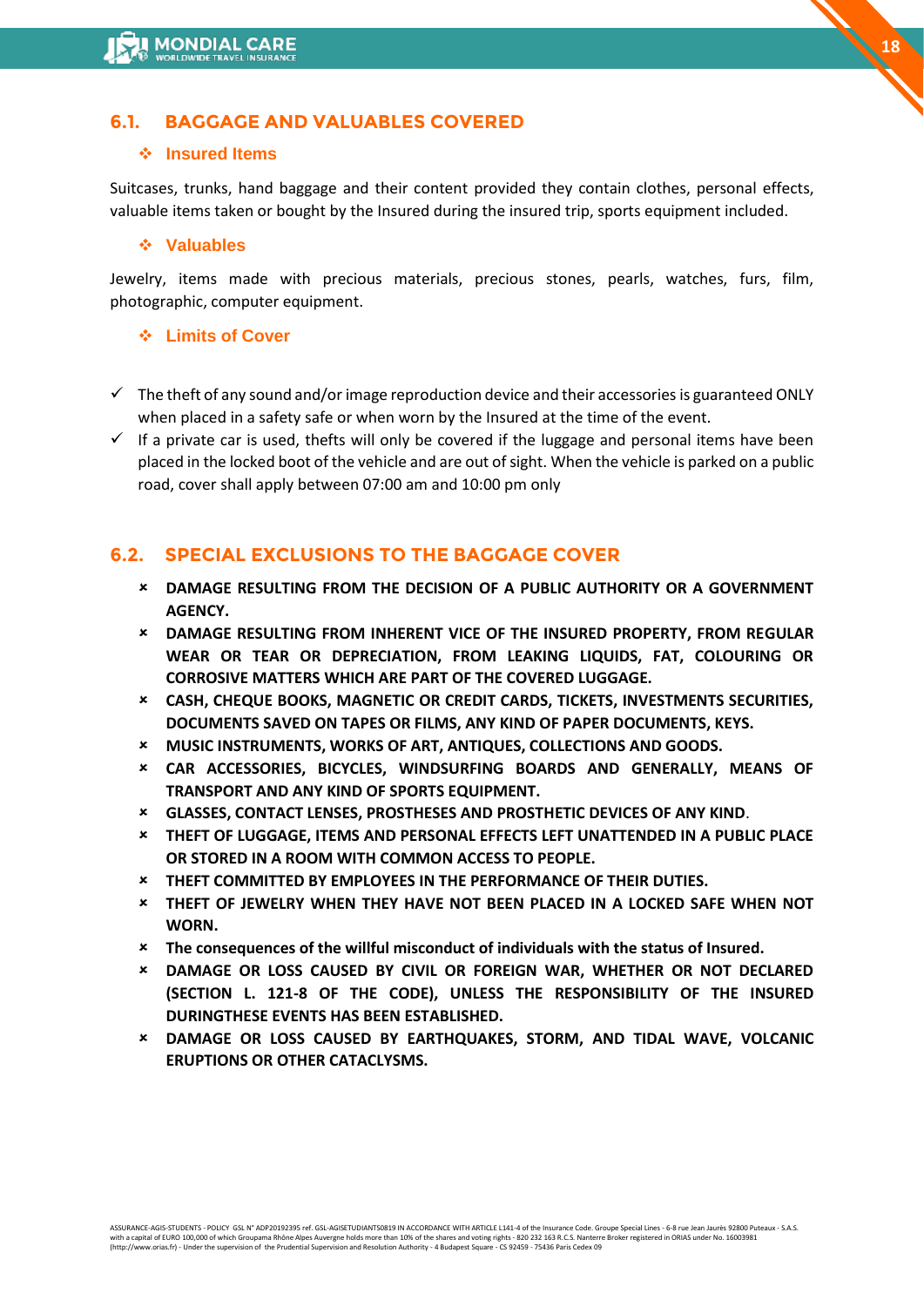

#### **HOWEVER, THE FOLLOWING SHALL BE COVERED:**

- ✓ **The results of natural disasters in accordance with article L.125 - 1 to L.125 - 6 of the code;**
- ✓ **The effects of the wind caused by storms, hurricanes and cyclones, in accordance with article L.122 - 7 of the code.**
- ✓ **Damage or aggravation of damage, for the following causes:** 
	- o **BY WEAPONS OR DEVICES INTENDED FOR EXPLOSION THROUGH THE MODIFICATION OF STRUCTURE OF THE NUCLEUS OF THE ATOM.**
	- o **BY ANY NUCLEAR FUEL, PRODUCT OR RADIOACTIVE WASTE.**
- ✓ **BY ANY SOURCE OF IONISING RADIATION (IN PARTICULAR ANY RADIO-ISOTOPE).**
- ✓ **ANY ORIGINATING EVENTS, DAMAGE OR LOSSES THE INSURED IS AWARE OF AT THE TIME OF INSURANCE PURCHASE, WHICH ARE LIKELY TO GIVE RISE TO CLAIM.**

#### ❖ **In the event of an accident**

In the event of a disaster, it is important to let us know swiftly and accurately of the circumstances the disaster occurred and its potential consequences.

#### ❖ **Form and necessary information**

The Insured or his successors, yourself if applicable, or any authorized representative acting on their behalf are required to lodge a claim in writing or orally report with receipt, with our head office or our representative referred to in the Policy, within 15 days from the date they were made aware of it.

If claim has not been lodged within the above provided period, unless for force majeure or fortuitous event, we may oppose the cancellation of cover if we can establish that the late claim has adversely affected us (article L.113 - 2 of the Insurance Code).

In addition to this statement, they will also be required to provide us with any information about the seriousness, causes and circumstances of the accident and, if possible, the names and addresses of the responsible witnesses and people.

#### ❖ **Supporting documents to be provided**

- $\checkmark$  The insured must lodge a claim for loss, damage, theft or destruction of luggage, keys, papers, and bank card with the relevant local authorities within Twenty Four Hours of the date of the disaster.
- $\checkmark$  The original claim receipt and a detailed declaration must be submitted to the Insurer within a maximum of Ten Days.
- ✓ The Insured must file a claim for loss, deterioration, theft or destruction of luggage with the carrier within Twenty Four Hours of the date of the accident.
- $\checkmark$  The reservation slips from the carrier when the baggage or items have been lost during the time they were under his legal care;
- $\checkmark$  In the event of the theft of luggage from the trunk of his vehicle, the insured is required to provide proof of the break-in (picture of the damage, lock repair bill).

**The Insured is required to provide the Insurer with all documentation to verify or estimate the damage (picture of the damaged baggage, invoice) as well as any documents that the Insurer reserves the right to claim.**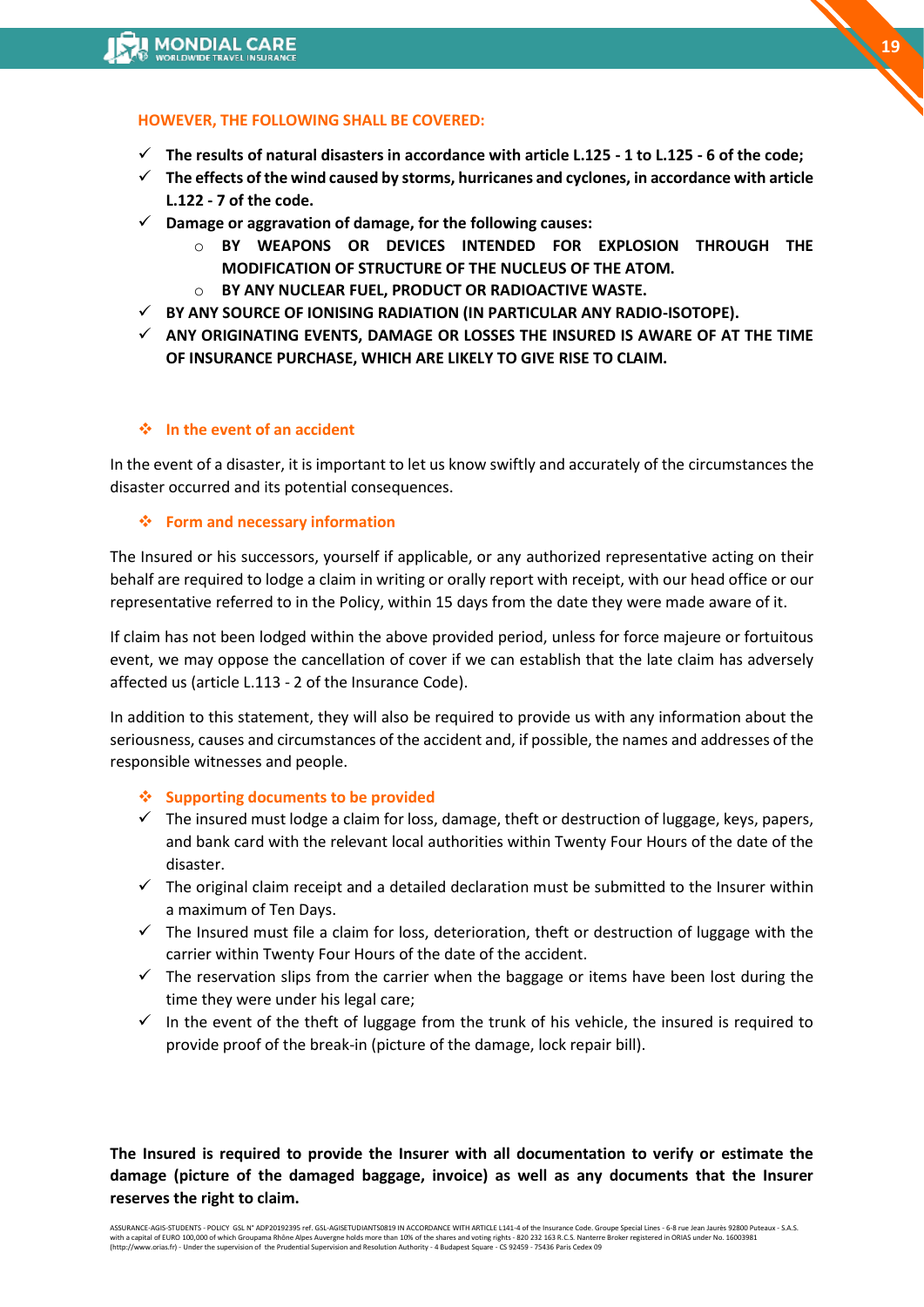$\checkmark$  In any case, a letter attesting to the date, the place of purchase as well as the original invoice or pro-forma of the invoice.

With regard to valuables and jewelry, the Insured must provide the Insurer with the original invoices, the original certificate of guarantee, and the deed if the possession of these objects are the result of an estate, the estimate if these objects have been appraised for lack of invoice.

The Insured or his successors, yourself if applicable, or any authorized representative acting on their behalf are required to lodge a claim in writing or orally report with receipt, with our head office or our representative referred to in the Policy, within 15 days from the date they were made aware of it.

#### ❖ **Compensation mode**

Compensation to the Insured is subject to the provision of supporting documents and is based on the replacement value with equivalent items and of the same nature, less wear and tear.

The first year of purchase, reimbursement will be calculated up to 75% of the purchase price. From the second year of purchase, reimbursement will be reduced by 10% per year.

### ❖ **Recovery of baggage, personal items or effects**

As soon as he is informed, the Insured shall notify the Insurer by registered letter.

If compensation has not yet been paid, the Insured must regain possession of said luggage, items or personal effects; the Insurer is then required to pay for the damage or any missing items.

If compensation has already been paid, the Insured may choose, within fifteen days:

- $\triangleright$  to relinquish the said luggage, items or personal effects to the benefit of the insurer;
- $\triangleright$  to recover the said luggage, items or personal effects against the refund of the compensation received by the Insured, less, if applicable, the part of this compensation for damage or missing items.

**If the Insured has not informed the Insurer on his option, within fifteen days, the Insurer will assume the Insured has opted for forfeiture**

# <span id="page-19-0"></span>**7. PERSONAL LIABILITY INSURANCE COVER**

# **7.1. SCOPE OF COVER**

The Insurer shall cover the Insured for financial consequences of liability he may be held for as a result of physical injury, material loss and consequential loss caused to third parties in his/her personal life.

Personal Life means any non-professional activity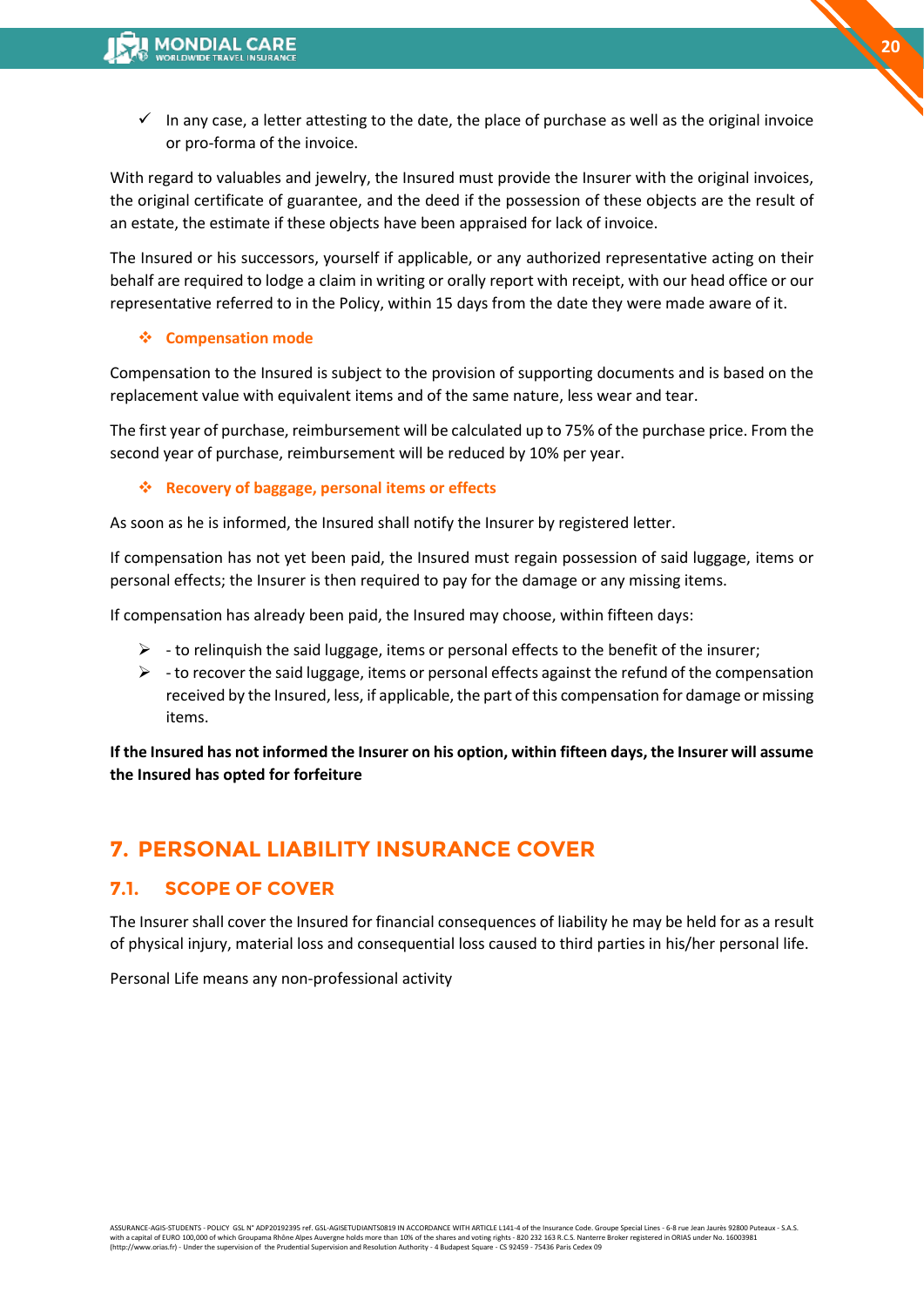#### **THE FOLLOWING IS EXCLUDED:**

- **THE CONSEQUENCES OF THE WILFUL MISCONDUCT OF THE ASSURED.**
- **DAMAGE CAUSED BY CIVIL OR FOREIGN WAR DECLARED OR NOT, RIOTS AND PUBLIC DISORDER, TERRORISM, ATTACKS OR SABOTAGE.**
- **DAMAGE CAUSED BY VOLCANIC ERUPTIONS, EARTHQUAKES, STORMS, HURRICANES, CYCLONES, AND FLOODS, TIDAL WAVE AND OTHER DISASTERS.**
- **INEVITABLE DAMAGE RESULTING FROM A DELIBERATE ACTION OF THE INSURED AND CAUSING THE INSURANCE POLICY TO LOSE ITS RANDOM POLICY NATURE COVERING UNCERTAIN EVENTS (ARTICLE 1964 OF THE CIVIL CODE).**
- **ANY FINE AND ANY OTHER CRIMINAL PENALTY PERSONALLY IMPOSED ON THE INSURED.**
- **DAMAGE OR AGGRAVATION OF THE DAMAGE CAUSED:**
	- **BY WEAPONS OR DEVICES INTENDED FOR EXPLOSION THROUGH THE MODIFICATION OF STRUCTURE OF THE NUCLEUS OF THE ATOM.**
	- **BY ANY NUCLEAR FUEL, PRODUCT OR RADIOACTIVE WASTE.**
	- **BY ANY SOURCE OF IONISING RADIATION (IN PARTICULAR ANY RADIO-ISOTOPE).**
- **THE CONSEQUENCES OF THE PRESENCE OF ASBESTOS OR LEAD IN BUILDINGS OR STRUCTURES OWNED OR IN THE CARE OF THE INSURED, SEARCH, DESTRUCTION OR NEUTRALISATION OF ASBESTOS OR LEAD, OR THE USE OF PRODUCTS CONTAINING ASBESTOS OR LEAD.**
- **THE CONSEQUENCES OF CONTRACTUAL LIABILITIES AGREED BY THE INSURED WHICH RESULT IN INCREASING LIABILITY HE WOULD HAVE INCURRED IN THE ABSENCE OF SUCH LIABILITIES.**
- **IN THE UNITED STATES OF AMERICA AND CANADA:** 
	- **PUNITIVE DAMAGES OR EXEMPLARY DAMAGES**.
	- **DAMAGE FROM POLLUTION.**
- **DAMAGE OF THE NATURE OF THOSE REFERRED TO ARTICLE L. 211-1 OF THE CODE OF INSURANCE ON COMPULSORY AUTOMOBILE INSURANCE AND CAUSED BY LAND MOTOR VEHICLES, THEIR TRAILERS OR SEMI-TRAILERS OWNED BY, IN THE CARE OF, OR USE BY THE INSURED (INCLUDING FROM THE FALL OF ACCESSORIES AND PRODUCTS USED TO USE THE VEHICLE, AND OBJECTS AND SUBSTANCES TRANSPORTED BY THE VEHICLE).**
- **DAMAGE AND CONSEQUENTIAL LOSS CAUSED BY A FIRE, EXPLOSION OR WATER DAMAGE THAT ORIGINATED IN THE BUILDINGS OWNED, TENANTED OR OCCUPIED BY THE INSURED.**
- **THEFTS COMMITTED WITHIN THE BUILDINGS MENTIONED IN THE ABOVE EXCLUSION.**
- **DAMAGE (OTHER THAN THOSE REFERRED TO IN THE ABOVE TWO EXCLUSIONS) AND CONSEQUENTIAL LOSS CAUSED TO THE PROPERTY UNDER THE CARE OF, USED BY OR STORED AT THE RESPONSIBLE INSURED.**
- **THE CONSEQUENCES OF AIR, SEA, RIVER OR LAKE NAVIGATION WITH CRAFTS OWNED, USED BY OR ENTRUSTED TO THE INSURED.**
- **DAMAGE CAUSED BY WEAPONS AND THEIR AMMUNITION WHOSE DETENTION PROHIBITED POSSESSED OR IS HELD BY THE INSURED WITH NO PREFECTORAL AUTHORISATION**.
- **DAMAGE SUBJECT TO A LEGAL OBLIGATION OF INSURANCE AND RESULTING FROM THE PRACTICE OF HUNTING.**
- **DAMAGE CAUSED BY ANIMALS OTHER THAN DOMESTIC ANIMALS.**
- **DAMAGE CAUSED BY DOGS OF FIRST CATEGORY (ATTACK DOGS) AND SECOND CATEGORY (GUARD AND DEFENCE DOGS), AS DEFINED IN ARTICLE 211-1 OF THE RURAL CODE, AND BY WILD ANIMALS TAME OR HELD IN CAPTIVITY, MENTIONED IN ARTICLE 212-1 OF THE RURAL CODE, WHETHER OR NOT STRAY ANIMALS OWNED OR UNDER THE CARE OF THE INSUDRED (ARTICLE NO. 99-5 OF 6 JANUARY 1999 ON DANGEROUS AND STRAY ANIMALS AND THE PROTECTION OF ANIMALS).**

ASSURANCE-AGIS-STUDENTS - POLICY GSL N° ADP20192395 ref. GSL-AGISETUDIANTS0819 IN ACCORDANCE WITH ARTICLE L141-4 of the Insurance Code. Groupe Special Lines - 6-8 rue Jean Jaurès 92800 Puteaux - S.A.S.<br>with a capital of EU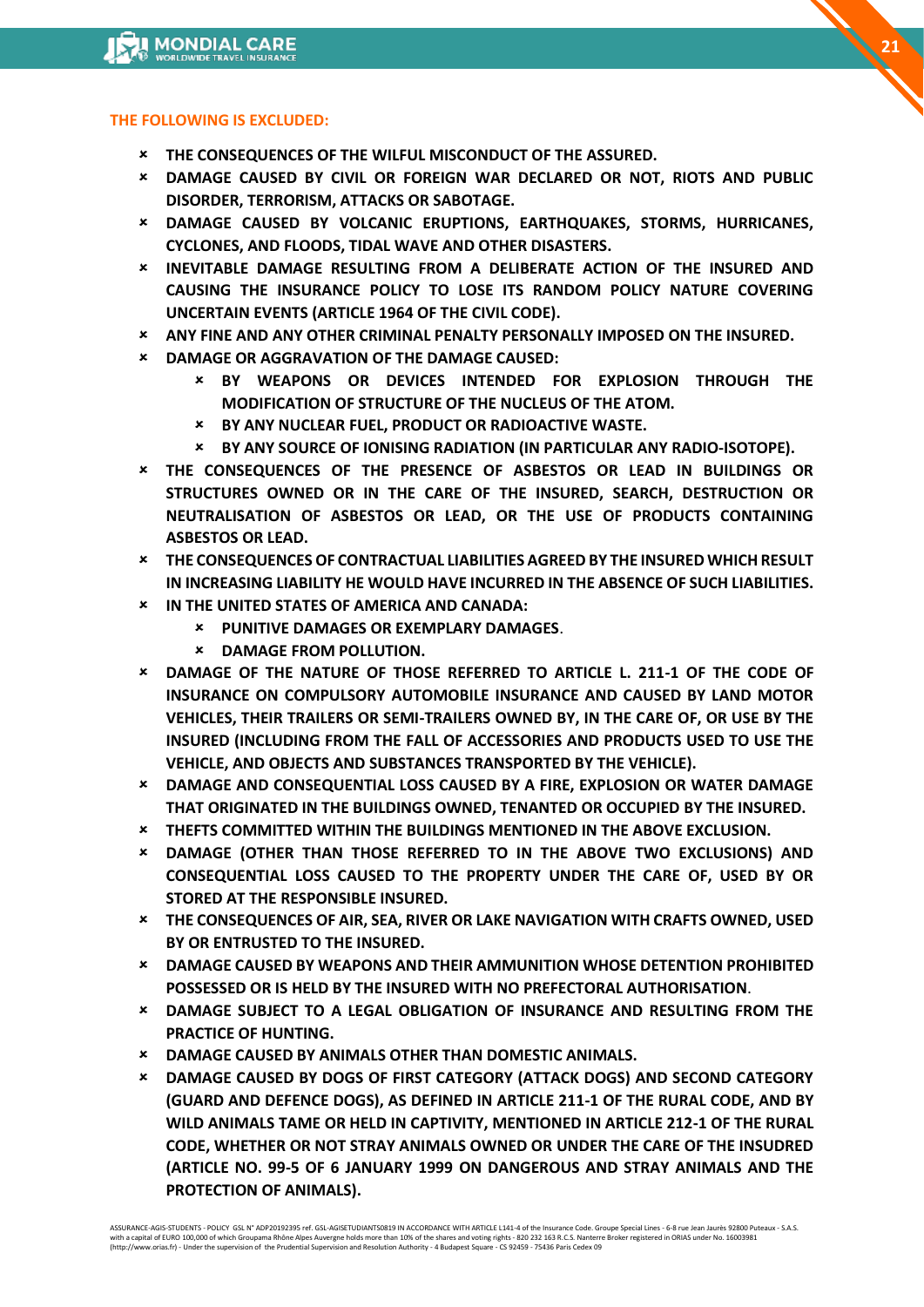- **THE ORGANISATION OF SPORTS COMPETITIONS.**
	- **OF THE PRACTICE OF SPORTS AS A LICENSEE OF A SPORTS FEDERATION;**
	- **OFTHE PRACTICE OF AIR OR WATER SPORTS.**

# **7.2. PERIOD OF COVER**

Under this policy, cover will be triggered by the damaging event and cover the Insured for financial consequences of an accident, when the damaging event occurs between the initial effective date of the cover and the date of termination or expiry, regardless of the date of the other elements of the loss event (article L. 124-5 of the Code of insurance).

# **7.3. AMOUNT OF COVER**

The amounts of cover per claim are the limit of the Insurer's liability for all claims related to the same damaging event. The date of the loss event is that of the damaging fact. Conditions and amounts of cover are those in effect at that date.

# **7.4. SPECIAL PROVISIONS ON THIS PART OF THE COVER**

### ❖ **Leading the lawsuit**

For damages under "Civil Personal Liability" cover and within its limits, the Insurer shall exclusively lead of the lawsuit brought against the Insured and shall freely exercise the rights to appeal.

The Insurer shall pay for the costs and fees of investigation, expertise, legal and proceedings fees. These fees shall be deducted from the applicable amount of cover.

Taking up the defense of the insured does not constitute a waiver for the insurer to claim any exception to cover he was not aware of at the time he took up their defense. In the event of a criminal trial where civil interests are or will be sought as part of this case or any further proceedings, the Insured agrees to involve the Insurer with his defense and this agreement will not change the scope of cover under this policy.

**Under penalty of forfeiture, the Insured must not interfere in the leading of the lawsuit when the purpose thereof falls within the "Personal Liability" cover.** 

### ❖ **Negotiation**

The insurer may solely compromise with the affected parties or their beneficiaries within the limit of their cover.

#### **Negotiation or acknowledgment of liability not made by the Insurer may not be binding on him.**

However, admitting a material fact, or the mere fact of providing the victim with urgent assistance where the act is an act of assistance that every person has a moral duty to perform, shall not be considered an acknowledgment of liability.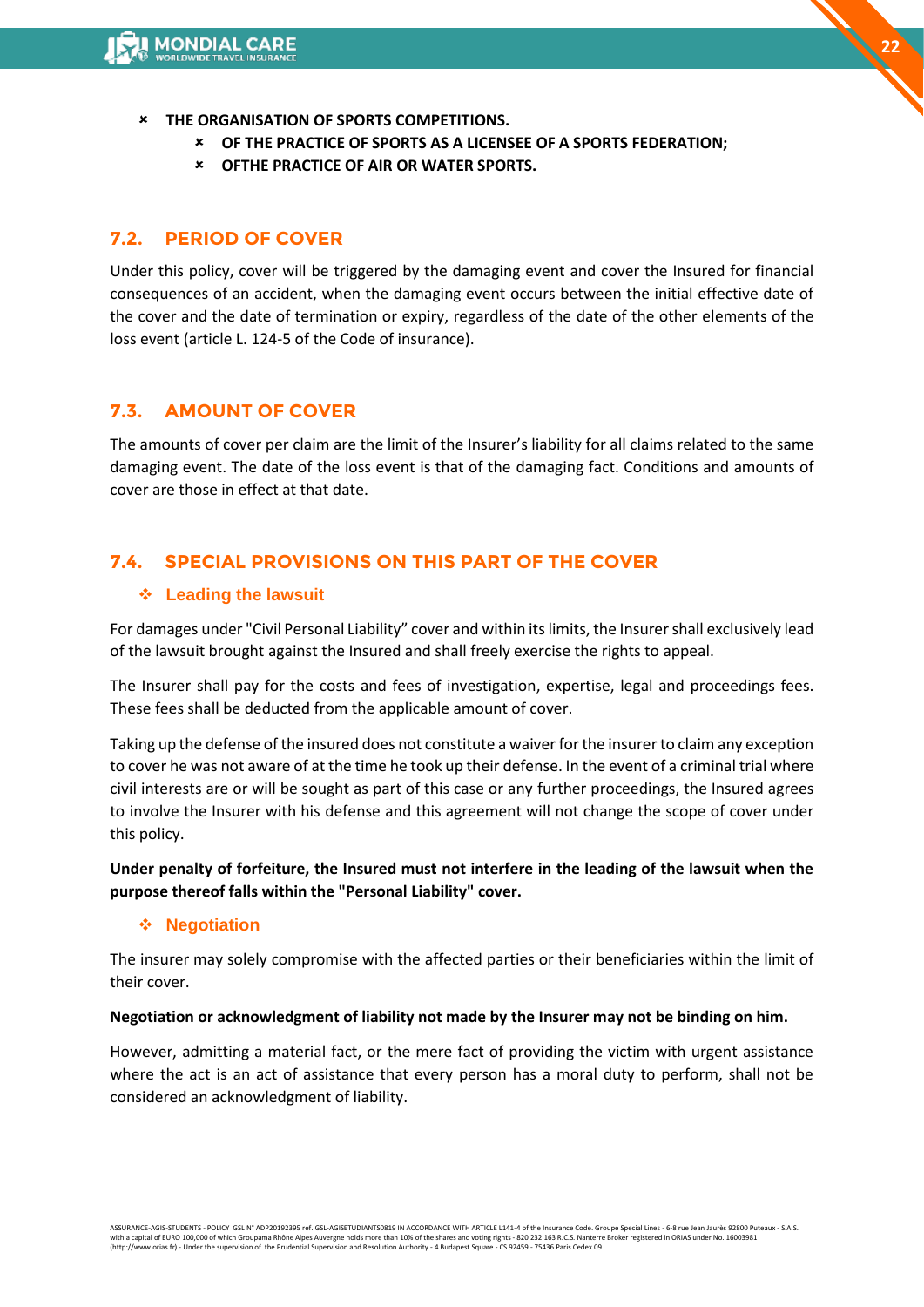# <span id="page-22-0"></span>**8. OPTION: PERSONAL ACCIDENT COVERAGE**

**These benefits are acquired if referred to in the certificate given at the time of the policy's purchase.** 

**Death and disability benefits may not be cumulated when they are the result from one same accident.**

# **8.1. ACCIDENTAL DEATH**

#### (if purchased)

When an insured suffered accident and dies as a result within twenty-four months of its occurrence, the Insurer shall pay the Beneficiary the amounts listed in the Table of Benefits.

The officially recognized missing body of the Insured at the time of the disaster, the missing or destruction of the means of transport he/she was travelling on, will result in the presumption of death at the expiry of a one year period from the day of the accident. Cover is granted upon presentation of a death certificate.

However, if at any time after the payment of compensation in respect of the death of the Insured, it was found that he/she is still alive, the amounts unduly paid as such, will have to be reimbursed in full.

# **8.2. ACCIDENTAL PERMANENT DISABILITY**

#### (if purchased)

When the accident results in a permanent disability, we will pay compensation to the Insured. This amount is calculated based on amount stated in the Table of Benefits time the disability rate in the Workplace Accidents schedule set by the Social Security

#### ❖ **Special Case of multiple disabilities**

When one same accident causes several distinct disabilities, the main disability is first assessed as provided above, other disabilities will then be assessed successively, in proportion to the remaining capacity after adding these disabilities, however, the overall rate shall not exceed 100%.

The absolute functional impairment of a limb or an organ is considered a loss of this limb or organ. The loss of impaired limbs or organs prior to the accident shall not give rise to any compensation. If the accident affects a previously impaired limb or organ, compensation will be determined as the difference between the condition prior and after the accident. In any case, the assessment of injuries resulting from the accident may not be increased by the disability condition of the limb or organs not affected by the accident.

Nervous disorders and nerve damage may be taken into account, provided that they would be the consequence of an accident covered, and only if during the assessment, they result in clearly established clinical signs.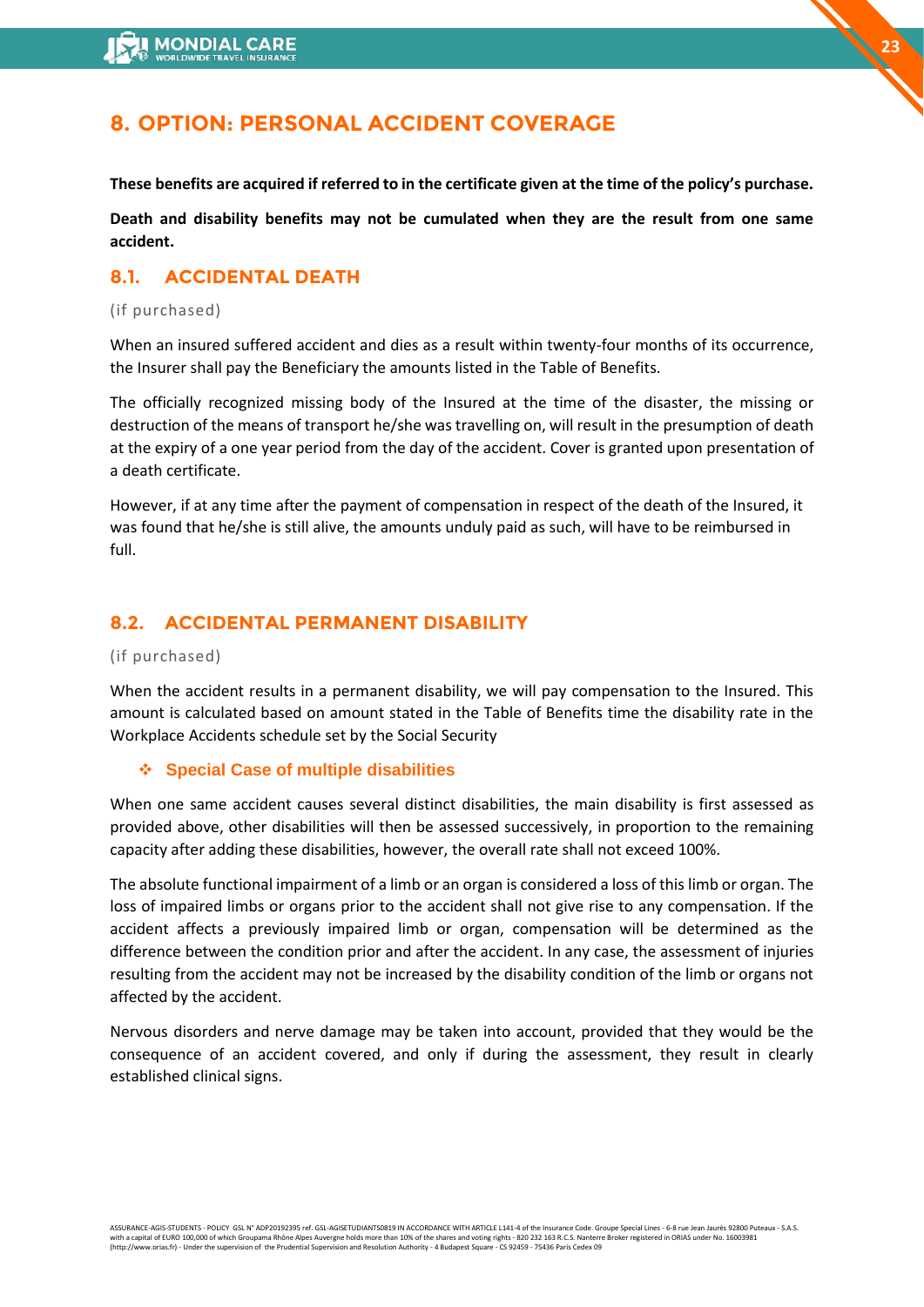# **8.3. DAILY BENEFIT IN THE EVENT OF A HOSPITALIZATION**

#### (if purchased)

After an accident requiring the insured to be hospitalized for more than 4 consecutive days, the Insurer will pay a flat daily allowance within the limit of the amount set in the Table of Benefits, when:

 $\checkmark$  the insured must completely interrupt his professional activity, or, if he does not work, he is hospitalized or required to stay at home on medical prescription.

**24**

The payment shall occur from the expiry of the deductible referred to in the Table of Benefits and for a maximum of 30 days.

The payment of daily allowances will automatically be stopped:

- $\checkmark$  as soon as the Insured is able to resume his professional activity fully, or, if he does not work, to resume his usual duties,
- $\checkmark$  As soon as the amount covered for Permanent Disability is paid.
- $\checkmark$  by the end of the 30-day period.

# <span id="page-23-0"></span>**9. SETTLEMENT OF COMPENSATION**

# **9.1. DETERMINING THE CAUSES AND CONSEQUENCES OF THE ACCIDENT**

The causes of the accident and its consequences, the disability rate, the duration of temporary total or partial disability, shall be jointly recognized and agreed by the parties or, failing such agreement, by two doctors, respectively appointed by each party. In the event of any conflict, they will call a third doctor to decide; If they fail to agree on the choice of the latter, or failure of one the parties to appoint their expert, he will be appointed at the request of the most diligent party by the president of the Court of the domicile of the Insured with waiver of oath and any other formalities.

Each party will bear the cost of fees and expenses relating to the intervention of the doctor appointed by them, those required by any intervention of a third doctor will be shared equally between the parties. If additional medical documents or any other supporting documentation is required, the insured or his legal representative will be personally notified by mail.

### **9.2. AGGRAVATION UNRELATED TO AN UNFORESEEN EVENT**

Where the consequences of an accident are aggravated by the victim's condition, by neglect or empirical treatment, by a pre-existing illness or disability and, in particular, diabetic or hematic condition, the compensation due will be determined based on the consequences of the accident in a valid and normal health individual under a rational treatment.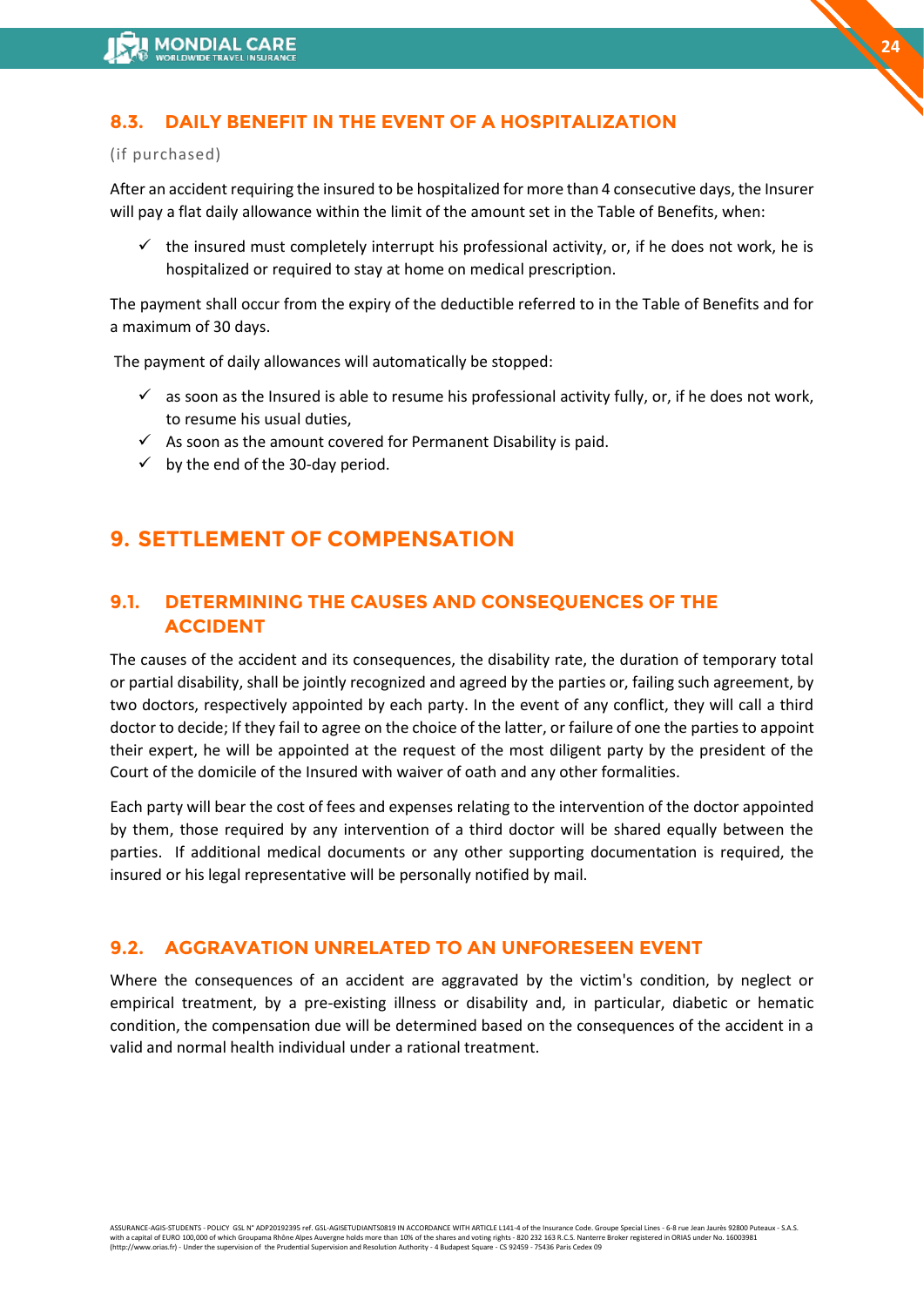# **9.3. CHECK**

The Insured is required to undergo a medical examination delegated by us, our agents will have free access to him whenever we deem it necessary, **under penalty of forfeiture of the rights of the insured or any beneficiary in the event where, with no reasonable grounds, they deny our delegates to carry out a check or would hinder this check, if, after a 48 hour-notice given by registered post, we are still denied to perform this check.** 

**Any fraud, non-disclosure or misrepresentation on your part or that of the beneficiary of the compensation, intended to mislead us about the circumstances or consequences of a claim, shall result in the loss of any right to compensation for the related loss event**

#### **9.4. PAYMENT**

Benefits covered will be due:

- $\checkmark$  In the event of death and permanent disability, within one month of provision of the proof of the accidental death of the Insured and as a beneficiary, or the agreement of the parties on the disability rate.
- $\checkmark$  If cover processing and search and rescue costs applies, within one month of provision of the supporting documents for the amount of expenses incurred to be repaid by us.
- $\checkmark$  In the absence of the agreement of the parties, benefits will be settled within fifteen days from the court decision that became binding.

# **DOCUMENTATION REQUIRED FOR REIMBURSEMENT IN THE EVENT OF A DISASTER**

In the event of a disaster, it is important to let us know swiftly and accurately of the circumstances the disaster occurred and its potential consequences.

### ❖ **Form and necessary information**

**The Insured or his successors, yourself if applicable, or any authorized representative acting on their behalf are required to lodge a claim in writing or orally report with receipt, with our head office or our representative referred to in the Policy, within 15 days from the date they were made aware of it.** 

**If claim has not been lodged within the above provided period, unless for force majeure or fortuitous event, we may oppose the cancellation of cover if we can establish that the late claim has adversely affected us (article L.113 - 2 of the Insurance Code).**

In addition to this statement, they will also be required to provide us with any information about the seriousness, causes and circumstances of the accident and, if possible, the names and addresses of the responsible witnesses and people.

#### ❖ **For all coverage**

- ✓ **The Policy Number**
- ✓ **The Insurance Certificate**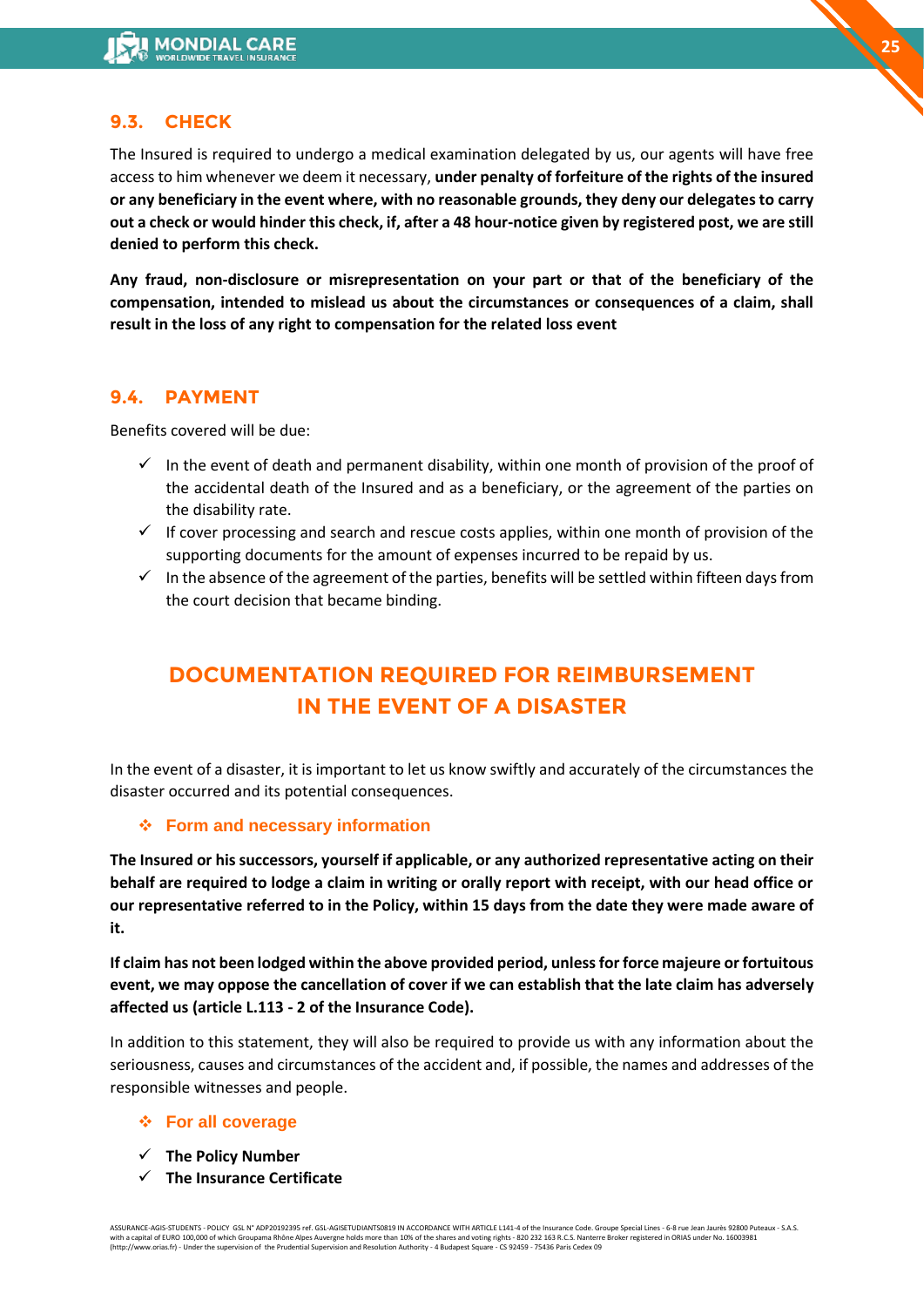

#### ➢ **Medical expenses in case of hospitalization abroad outside the home country**

In the event of an accident or illness requiring hospitalization on site, the GROUPAMA ASSISTANCE card holder shall show this card at the hospital admission desk.

The admission desk is will have the validity of the card confirmed with GROUPAMA ASSISTANCE whose contact details are shown on the card (by phone or fax).

Fees will be paid directly to the hospital by GROUPAMA ASSISTANCE y unless the Insured is required to make and advance payment.

The Policyholder Company, the Insured or his beneficiaries agree to take all necessary steps to obtain reimbursement of these costs (in full or in part) from the Social Security and/or other any complementary agencies the Insured is a member of and to immediately repay

**Important:** This guarantee is granted upon approval from GROUPAMA ASSISTANCE, and within the limit of the **amount set in the Special Provisions** 

#### ➢ **Medical expenses excluding hospital expenses abroad outside the home country**

The reimbursement of medical expenses excluding hospital expenses shall be made upon return of the insured to his country of origin. He shall produce any necessary receipts.

The Policyholder Company, the Insured or his beneficiaries agree to take all necessary steps to obtain reimbursement of these costs (in full or in part) from the Social Security and/or other any complementary agencies the Insured is a member of.

The Insurer shall pay for the gap of the medical expenses reimbursed by social security and/or any other complementary organizations the Insured of, or his beneficiaries Payment for this gap is limited to **the amount set in the Special Provisions.** 

#### ➢ **Medical expenses in metropolitan France**

The reimbursement of medical expenses in Metropolitan France is made upon provision by the Policyholder or the Insured, of the medical certificate, the Health care forms, hospital bills and those of the doctor's fees, social security statements and/or those of any other complementary agencies as well as any reimbursement statements the Insured received as a beneficiary.

#### ❖ **For Travel Incidents**

In order for any reimbursements to be made, the Insured must provide the Insurer with the originals of all the receipts for expenses incurred as a result of those incidents.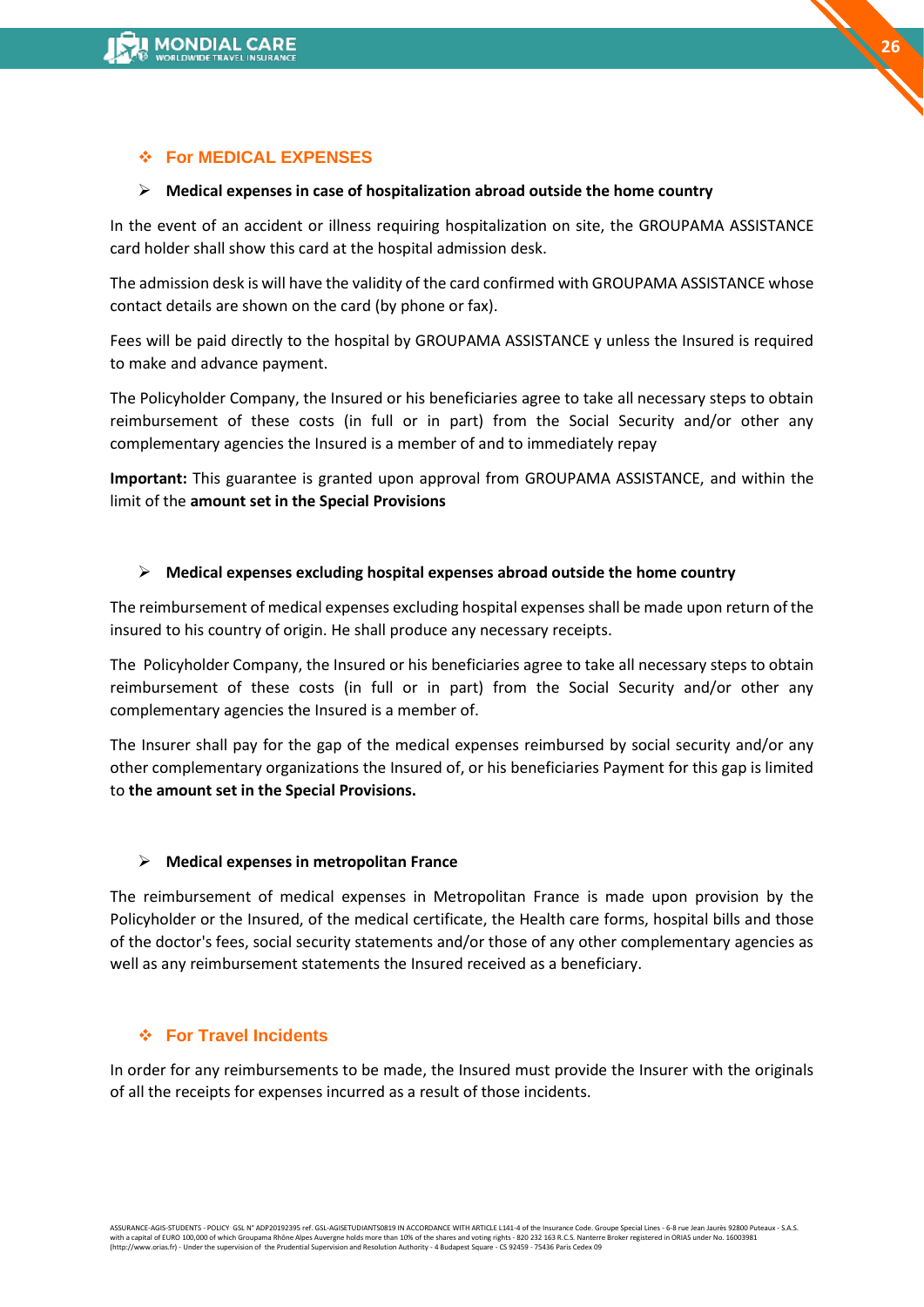

# ❖ **Loss, damage, theft, or destruction of personal baggage:**

- $\checkmark$  The insured must file a complaint for loss, damage, theft or destruction of luggage with the relevant local authorities within **Twenty Four Hours** from the date of the incident.
- $\checkmark$  The original claim receipt and a detailed declaration must be submitted to the Insurer within a maximum of Ten Days.
- $\checkmark$  The Insured must file a claim for loss, deterioration, theft or destruction of luggage with the carrier within **Twenty Four Hours** of the date of the accident.
- $\checkmark$  The reservation slips from the carrier when the baggage or items have been lost during the time they were under his legal care;
- $\checkmark$  In the event of the theft of luggage from the trunk of his vehicle, the insured is required to provide proof of the break-in (picture of the damage, lock repair bill).
- ✓ The Insured is required to provide the Insurer with all documentation to verify or estimate the damage (picture of the damaged baggage, invoice) as well as any documents that the Insurer reserves the right to claim.
- $\checkmark$  In all cases, a letter certifying the date, place of purchase and the original invoice or pro-format of the invoice.
- $\checkmark$  With regard to valuables and jewelry, the Insured must provide the Insurer with the original invoices, the original certificate of guarantee, and the deed if the possession of these objects are the result of an estate, the estimate if these objects have been appraised for lack of invoice.

### ❖ **SEARCH AND RESCUE COSTS**

In order for the reimbursements to be made, the insured must provide the Insurer with the original detailed request for the reimbursement of search and rescue costs from the local authorities.

#### ❖ **For Individual Liability**

As soon as the Insured becomes aware of a fact likely for the cover under this policy to apply, and within **five days**, the Insured shall, subject to forfeiture, unless exceptional circumstances or force majeure), notify the Insurer in writing or verbally against acknowledgment of receipt.

The Insured shall also:

- $\checkmark$  Let the Insurer know within the shortest possible time, about the circumstances of the loss, its known or presumed causes, the nature and the approximate amount of damages.
- $\checkmark$  Take all necessary measures to limit the extent of the already known damage and prevent any further damage to be sustained,
- $\checkmark$  Forward to the Insurer, within the shortest possible time, all notices, convocations, summons, extrajudicial documents and procedural documents that would have been sent to him, delivered or served.

Failure by the Insured to comply with the obligations listed in the previous three sections, the Insurer will be entitled to compensation proportionate to the damage they may have incurred as a result of this breach.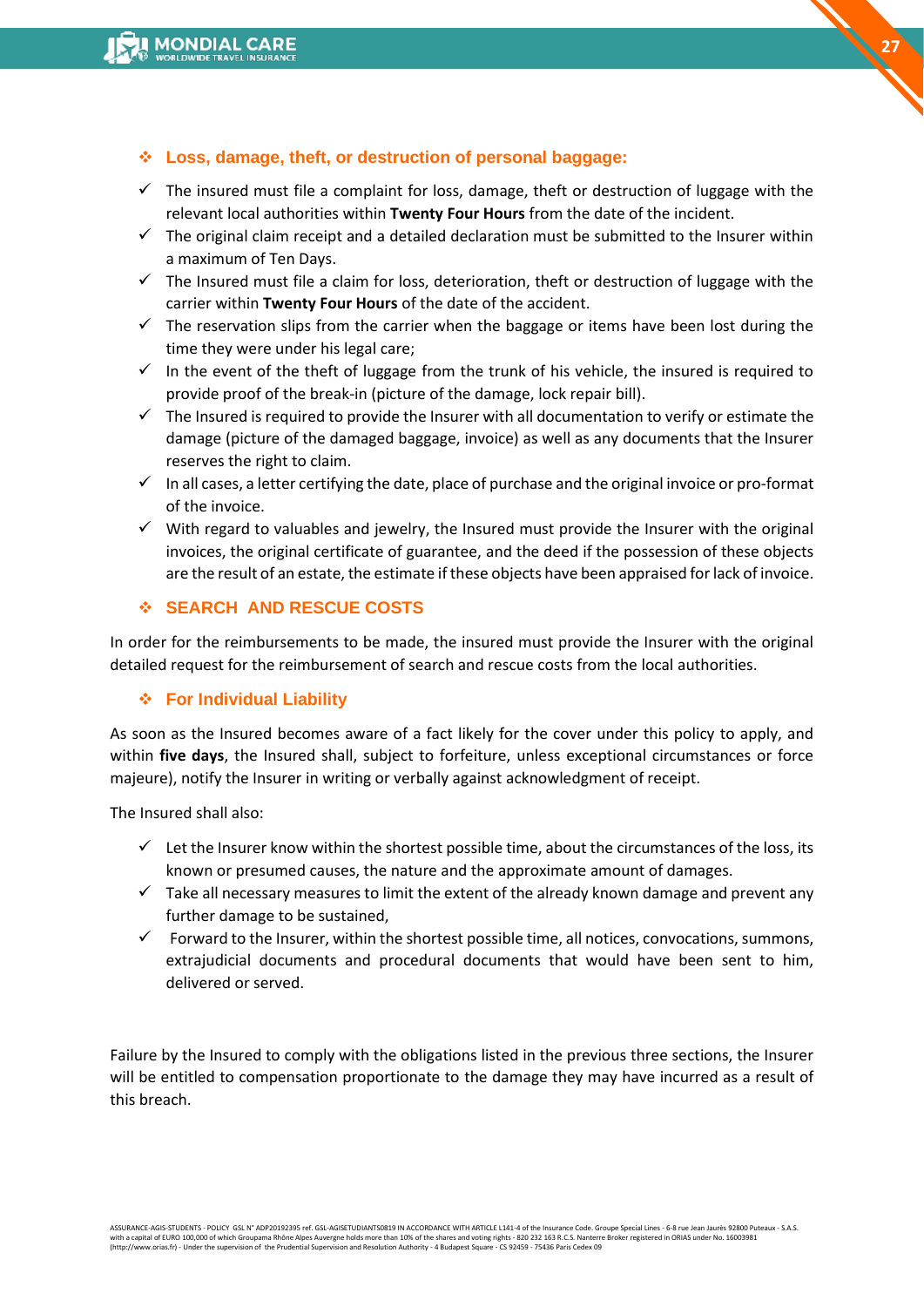#### ❖ **For LOCAL SERVICES & PERSONAL CARE**

For the assistance cover to apply, the Insured shall imperatively contact GROUPAMA ASSISTANCE on the contact number shown on the personal identification card.

#### ❖ **For death and permanent disability after an accident**

- $\checkmark$  The claim in writing must give all details on the circumstances of the accident, the names of the witnesses and, if any, the identity of the authority in charge of the report where a report is made as well as the submission number.
- $\checkmark$  The certificate of the doctor, surgeon or hospital that was called to give first aid and describing the injuries.
- $\checkmark$  The birth certificates of the children as well as the copy of the tax return proving that they are in the care of the insured.
- $\checkmark$  The death certificate.
- $\checkmark$  The documents establishing the status of the Beneficiary in the event of death, the name and address of the notary in charge of the estate.
- $\checkmark$  The notification of Permanent Disability issued by the Social Security
- ✓ A medical certificate for Consolidation.

# <span id="page-27-0"></span>**10. ADMINISTRATIVE PROVISIONS**

# **10.1. CONDITIONS OF CHANGE OR CANCELLATION OF THE POLICY**

Any claim for reimbursement caused by a change in the dates regarding the period of your travel insurance policy will only be taken into account if the amount to be reimbursed is over €25 and if you are able to provide a copy of the ticket substantiating this change.

# **10.2. EFFECTIVE DATE OF THE POLICY**

The policy is effective on the date and for the duration referred to in the Insurance certificate, subject to payment of premium. The policy is entered into for a firm period without tacit renewal and may not be terminated and reimbursed during the period.

### **10.3. DEADLINES AND TERMS FOR CLAIMS**

Either in writing or verbally with acknowledgement of receipt at company headquarters or at the company representative referred to in the terms and conditions from the time you become aware of the loss event.

You must report the claim within 5 business days. If this condition is not met, we may be relieved of any obligation to reimburse.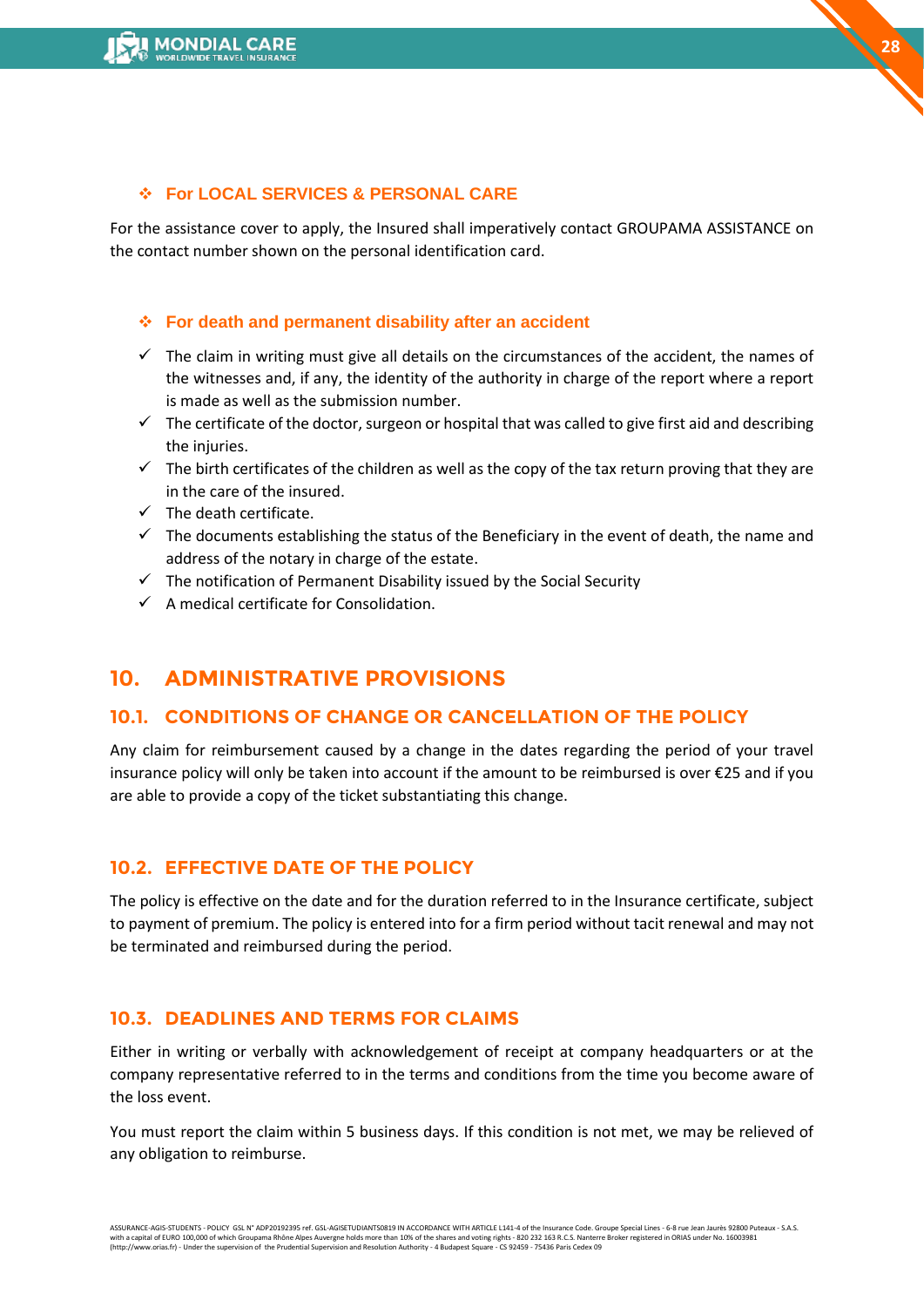If the damages cannot be determined between the parties, they will be assessed through amicable and mandatory assessment, subject to our respective rights. Each of us will choose our respective expert. If these experts do not agree with each other, they will call on a third expert, and all three will operate together and by a majority of votes.

Failing for one of us to appoint an expert or if both experts fail to agree on the choice of the third expert, the President of the High Court of the place of residence of the Policyholder will appoint this expert. This appointment shall be made by simple request signed at least by one of us, the one who did not sign will be summoned by registered letter to attend the assessment. Each one shall pay the costs and fees of their expert and, if necessary, half of those for the third one.

### **10.4. LIMITATION**

In accordance with Articles L 114-1 and L 114-2 of the Insurance Code, all actions derived from this Policy are subject to limitation, i.e. they may no longer be brought after **two years** from the event that gave rise to these actions.

#### **HOWEVER, THIS LIMITATION SHALL NOT RUN:**

- **In the event of non-disclosure, omission, inaccurate statement on the risk, from the date the insurer became aware of it;**
- **In the event of a loss, from the date the interested parties became aware of it, if they can prove they were unaware of it until then.**

The limitation will be extended to **ten years** for accident cover affecting individuals when the Beneficiaries are the assignees of the deceased insured

# **10.5. SUBROGATION TO YOUR RIGHTS AND ACTIONS**

In accordance with the provisions of Article L.121-12 of the Insurance Code, GROUPAMA is subrogated, up to the amount of compensation they pay, to the rights and actions of the Insured with respect to Third Parties.

# **10.6. SANCTIONS TO APPLY FOR MISREPRESENTATION AT THE TIME OF THE CLAIM**

**Any non-disclosure or misrepresentation, omission or inaccuracy in the risk statement is sanctioned under the terms by articles L 113-8 and L 113-9 of the Insurance Code:**

- $\checkmark$  in case of bad faith on your part: by the policy becoming null and void;
- ✓ **if your bad faith has not been established: by a lower benefit proportionate to the premium paid against the premium that would have been due had the risk been fully and accurately declared.**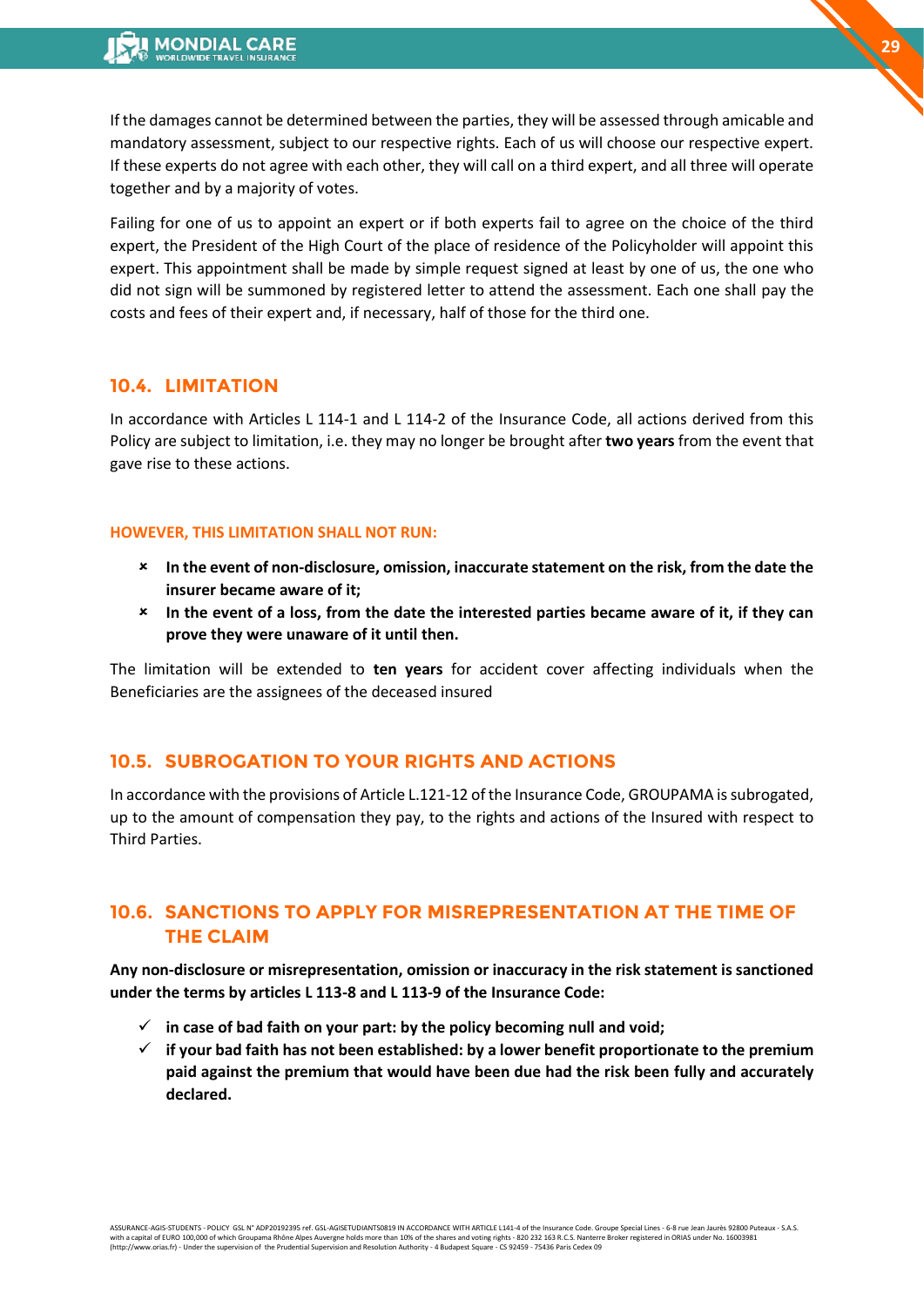# **10.7. SANCTIONS TO APPLY FOR MISREPRESENTATION AT THE TIME OF THE CLAIM**

**Any fraud, non-disclosure or intentional misrepresentation on your part on the circumstances or consequences of a loss shall result in any entitlement to benefit or compensation for that loss to be forfeited.**

# **10.8. FOR ALL REQUEST OF REPATRIATION ASSISTANCE**

For all requests for assistance, the Insured (or anyone acting on his behalf) must contact GROUPAMA Assistance by quoting the reference of the GSL policy (see the certificate of insurance given on purchasing the policy):

- ✓ **Phone from France: 01.45.16.43.31**
- ✓ **From overseas: (+33) 1.45.16.43.31**

GROUPAMA Assistance team is available 7 days a week, 24 hours a day.

# **10.9. FOR ANY OTHER LOSS EVENT**

Contact MondialCare by AGIS SAS, in writing:

**[contact@mondialcare.eu](mailto:contact@mondialcare.eu)**

Or by mail to:

**MONDIALCARE / AGIS SAS 33 Avenue Victor Hugo**  75116 PARIS FRANCE

#### **By phone:**

- ✓ **From France: 01.82.83.56.26**
- ✓ **From overseas: (+33) 1.82.83.56.26**

Agis SAS owns Mondial Care brand and www.mondialcare.eu website, operates as a Broker-Designer, distributor and manager of this Travel Insurance Program. Agis SAS on behalf of the insured/beneficiary named in the Insurance certificate and agrees to transfer to the Insurer, the premium paid to him by the Insured/beneficiary. Agis SAS on behalf of the insurer, processes and settles claims which are not under the assistance coverage directly by Groupama Assistance. Agis SAS - Allsure Global Insurance Solutions SAS - International Insurance and Reinsurance Brokerage Company RCS Paris B 524 120409 Registration No. 10057380 in the register of Insurance Intermediaries - Orias - 1 rue Jules Lefèvre - 75311 Paris Cedex 9 - Activity under the supervision of ACPR - Banque de France Prudential Supervisory and Resolution Authority, 4 Budapest Square CS 92459, 75436 Paris.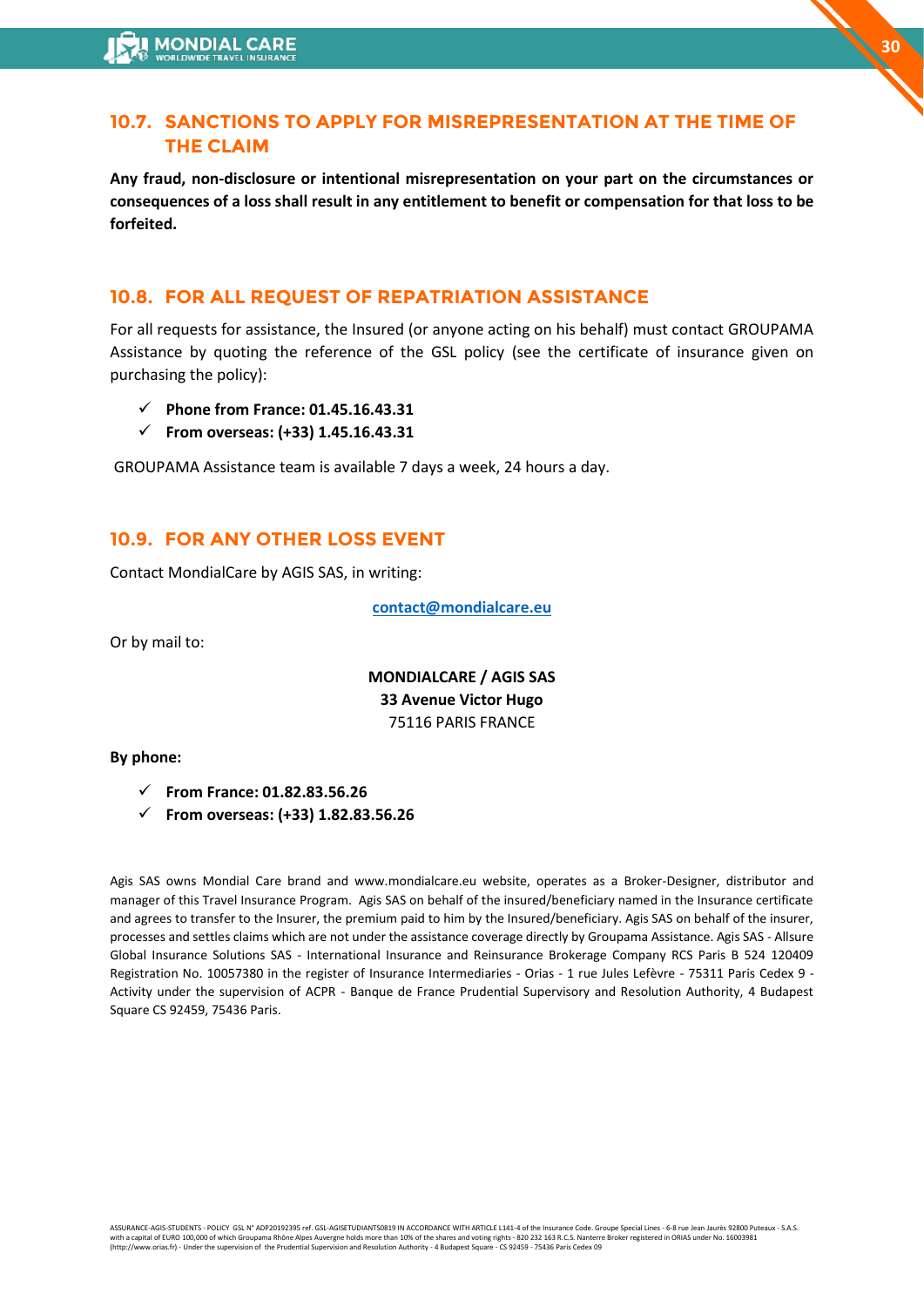

# **10.10. CLAIMS - MEDIATION**

The insurance policy wording in French remains the only legal reference in the event of a dispute between the parties. For any issue, the Policyholder will contact the Broker the Insurance policy was entered with

**1. If you disagree or not satisfy with the performance of your policy, please inform MUTUAIDE ASSISTANCE by phone on 01.41.77.45.50, or in writing to medical@mutuaide.fr, or by mail to:**

# **MUTUAIDE ASSISTANCE SERVICE QUALITÉ CLIENTS 8/14 AVENUE DES FRÈRES LUMIÈRES 94368 BRY-SUR-MARNE CEDEX**

#### **OTHER ASSISTANCE BENEFITS**

If their response is not satisfactory, the Policyholder may send his claim to Special Lines Group's "Claims" department:

By mail:

# **GROUPE SPECIAL LINES SERVICE RÉCLAMATIONS 6-8 RUE JEAN JAURÈS 92800 PUTEAUX**

- By Email: **reclamations@groupespeciallines.fr**

If the response to the claim remains unsatisfactory, the Policyholder may contact Groupama Rhône-Alpes Auvergne's "Claims" department:

By mail:

### **GROUPAMA RHONE-ALPES-AUVERGNE SERVICE CONSOMMATEURS 70019 LYON CEDEX 69252**

#### - By email: **service-consommateurs@groupama-ra.com**

Finally, if disagreement persists regarding the position or proposed solution, the Policyholder may refer the matter to the Insurance Mediation:

By mail:

ASSURANCE-AGIS-STUDENTS - POLICY GSL N° ADP20192395 ref. GSL-AGISETUDIANTS0819 IN ACCORDANCE WITH ARTICLE L141-4 of the Insurance Code. Groupe Special Lines - 6-8 rue Jean Jaurès 92800 Puteaux - S.A.S.<br>with a capital of EU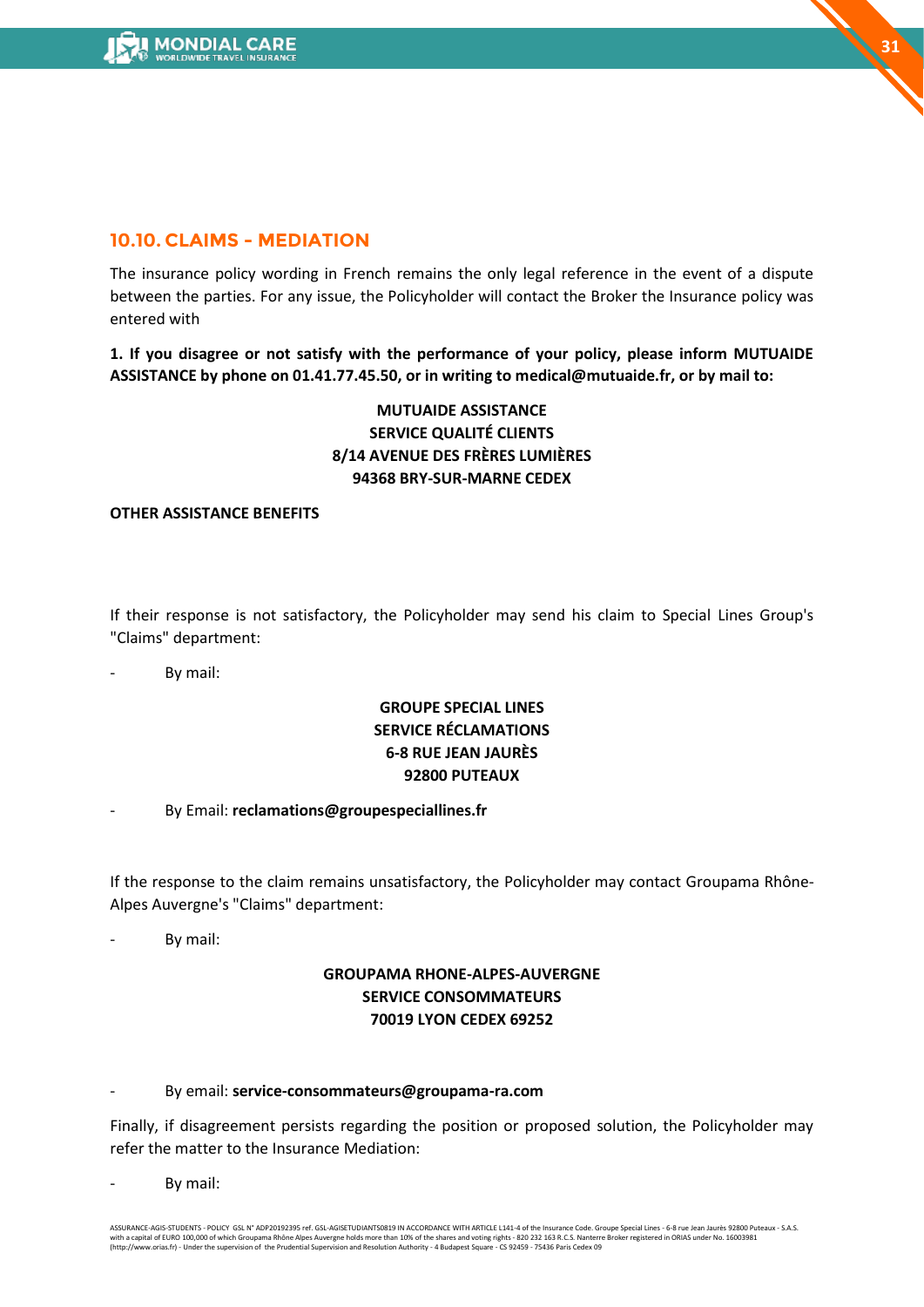

# La médiation de l'Assurance **TSA 50110 75441 PARIS CEDEX 09**

#### - On the website: **www.mediation-assurance.org**

**2. If you disagree** or are not happy with the performance of your Policy please contact GROUPE SPECIAL LINES in writing to reclamations@groupespeciallines.fr.

#### **[reclamations@groupespeciallines.fr](mailto:reclamations@groupespeciallines.fr)**

**for insurance benefits** 

If the answer is not satisfactory, you may send a letter to:

### **GROUPAMA RHONE-ALPES-AUVERGNE SERVICE CONSOMMATEURS TSA 70019 69252 LYON CEDEX 09**

GROUPAMA undertakes to acknowledge receipt of your mail within 10 business days. It will be processed within 2 months at most. If the disagreement persists, you may use the Insurance Mediation. Contact details above.

The FFSA Ombudsman is not competent to know about policies purchased to cover professional risks.

# **10.11. PROTECTION OF PERSONAL DATA**

Personal data is collected at different stages of our business or insurance activities relating to policyholders or individuals parties or interested in the policies.

This data is processed in accordance with the regulations, including the rights for individuals.

#### ❖ **Your rights on personal data:**

You have rights to your data that may be easily exercised:

- $\checkmark$  the right to review the information we have and to request to complete or correct it
- $\checkmark$  (access and rectification rights).
- $\checkmark$  the right to request your data to be deleted or limited in use (data deletion or limitation rights).
- $\checkmark$  the right to object to the use of your data, particularly regarding business development (right to object).
- $\checkmark$  right to recover the data that you have personally provided to us for the performance of your policy or which you have given your consent for (right to data portability).
- $\checkmark$  right to set guidelines for the retention, deletion and disclosure of your data after your death.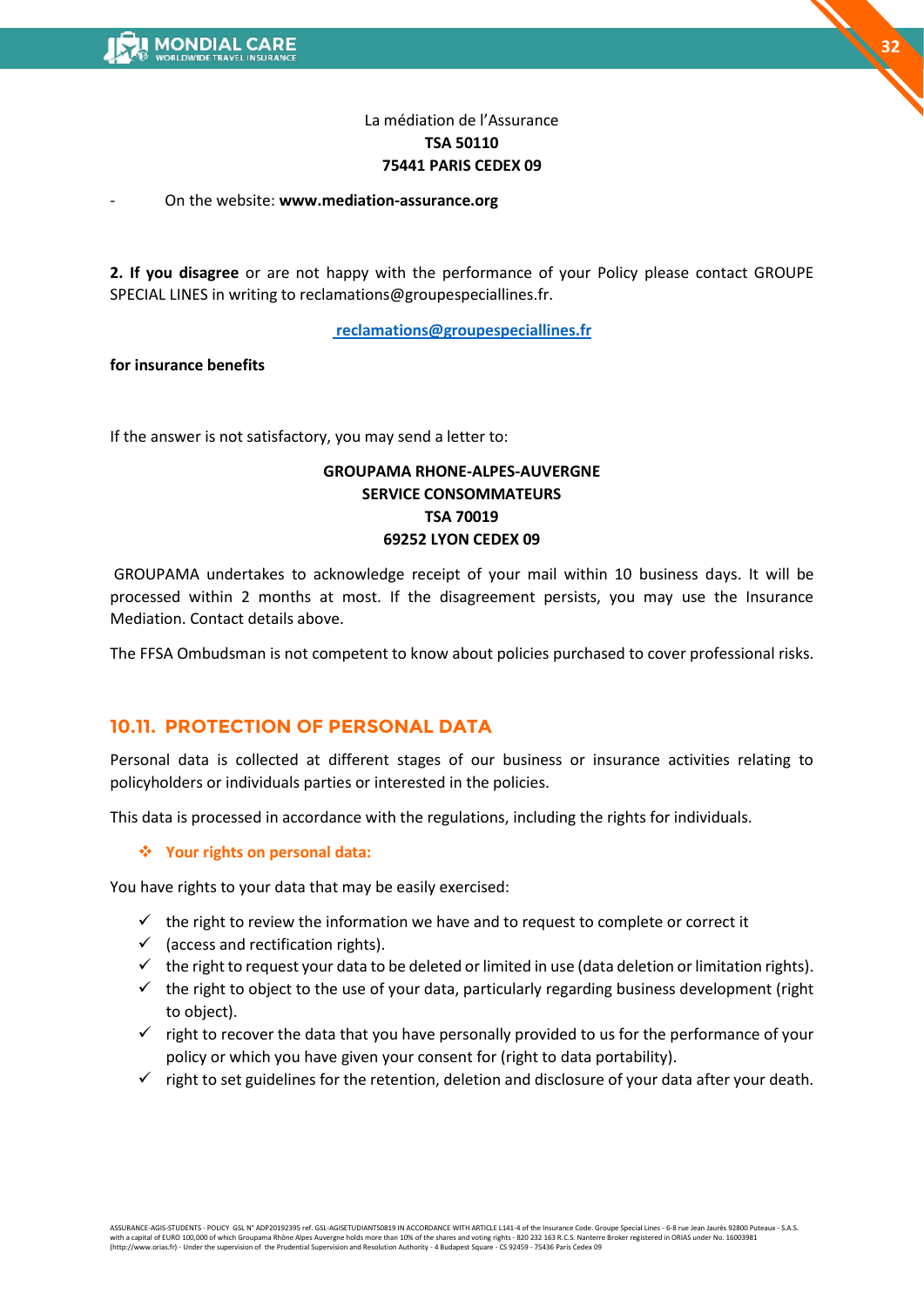Any request about your personal data may be sent to our Data Protection Officer - SPECIAL LINES GROUP to: 6/8 rue Jean Jaurès – 92800 PUTEAUX or by email : reclamations@groupespeciallines.fr ; and/or au Délégué à la Protection des Données de GROUPAMA in writing « GROUPAMA SA – Correspondant Informatique et Libertés - 8-10, rue d'Astorg, 75383 Paris » or by email to contactdpo@groupama.com.

You may also file a claim with the National Commission for Information Technology and Freedoms (CNIL) if you believe that we have breached our obligations regarding your data.

# **PERSONAL DATA PROTECTION AND INSURANCE**

#### *Why do we collect personal data?*

Data collected by Special Lines Group at various stages of taking out an insurance or in managing insurance policies are required for the following objectives:

#### ❖ **Contracting, managing, performing insurance or assistance policies**

The data about you or the parties, interested or involved in the policy for contracting, managing and performing the policies, are collected for the following purposes:

- $\checkmark$  The study of insurance needs in order to offer insurance policies tailored to each situation
- $\checkmark$  Review, acceptance, control and monitoring of the risk
- $\checkmark$  Policy management (from the pre-contractual stage to the termination of the policy), and the performance of the policy and guarantees,
- $\checkmark$  Customer management
- $\checkmark$  Recovery and management of claims and litigation
- $\checkmark$  The development of statistics and actuarial studies
- $\checkmark$  The implementation of preventive measures
- $\checkmark$  Compliance with legal or regulatory obligations
- $\checkmark$  Conducting research and development activities under the life of the policy

Health data may be processed if it is necessary for contracting, managing or performing the insurance or assistance contracts. This information is processed in accordance with medical confidentiality and with your consent.

If a contract is entered, the data is retained for the duration of the policy or claims, and until the legal statute of limitations expires.

In the absence of a policy (prospect data):

- $\triangleright$  Health data is stored for up to 5 years for probationary purposes;
- $\triangleright$  any other data may be stored for up to 3 years.

#### ❖ **Business Development**

Special Lines Group and Groupama Group Companies (Insurance, and Services) have a legitimate interest in conducting prospecting actions towards their customers or prospects, and are implementing processes necessary to: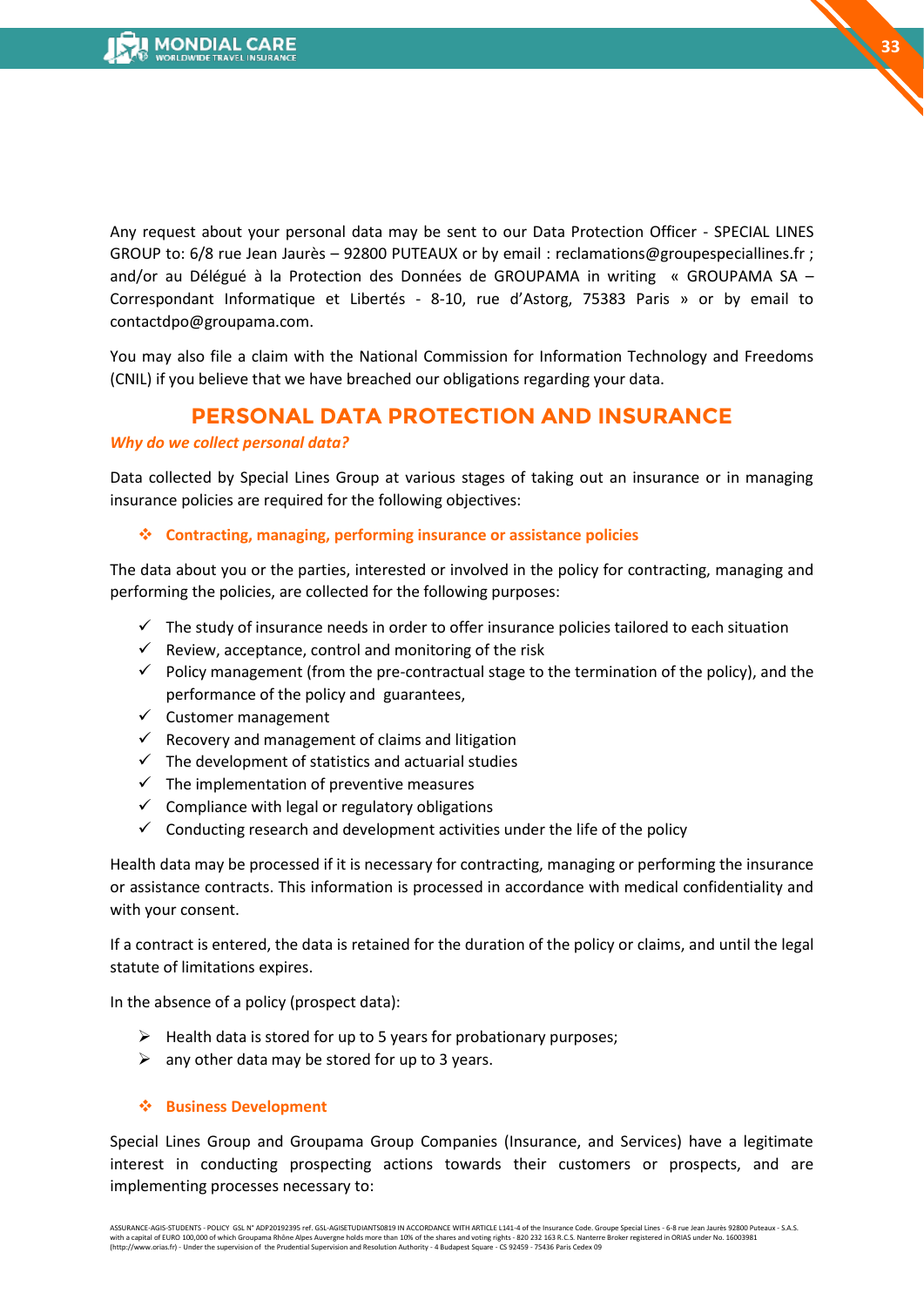- $\checkmark$  Conducting lead management transactions
- $\checkmark$  The acquisition, sale, rental or exchange of customer or prospect data in accordance with the rights of individuals
- $\checkmark$  Conducting research and development activities as part of client management and prospecting activities

The use of certain means for carrying out prospecting operations is subject to the consent of the prospects. They involve:

- $\checkmark$  Using your email address or phone number for electronic canvassing
- $\checkmark$  Using your browsing data to provide you with offers tailored to your needs or interests (see cookie notice for more information);
- $\checkmark$  forwarding your data to partners.

Anyone may at any time object to receiving advertisements by mail, email or phone from our services (see your rights above).

### ❖ **Fighting insurance fraud**

The insurer, which has an obligation to protect the mutuality of insured and avoid unjustified claims, has a legitimate interest in fighting fraud.

Personal data (including health data) may therefore be used to prevent, detect and manage fraud regardless of the originator. These anti-fraud systems may lead to have their name recorded on a register of individuals with a risk of fraud

The Agency for Insurance Counter Fraud (Alfa) may be sent that data for this purpose. Rights on this data may be exercised at any time by mail to ALFA, 1 rue Jules Lefebvre - 75431 Paris Cedex 09.

The data processed for counter fraud is kept for up to 5 years from the fraud file being closed In the event of a legal proceeding, the data will be retained until the end of the proceeding, and applicable limitations expire.

Those listed as suspected fraudsters will be deregistered, past the 5-year period from record on this list.

### ❖ **Money Laundering and anti-terrorism financing**

In order to meet their legal obligations, the Insurer shall implement surveillance mechanisms against money laundering, the financing of terrorism and allow financial sanctions to be implemented.

The data used for this purpose is kept for 5 years from the closing of the account or the end of the relationship with the insurer. Those relating to transactions carried out by individuals are kept for 5 years from the day of their performance, including in the event of the closing of the account or the end of the relationship with the insurer. TRACFIN may be sent the data for this purpose.

In accordance with the Monetary and Financial Code, the right to access this data is exercised with the National Commission for Information Technology and Freedoms (see cnil.fr).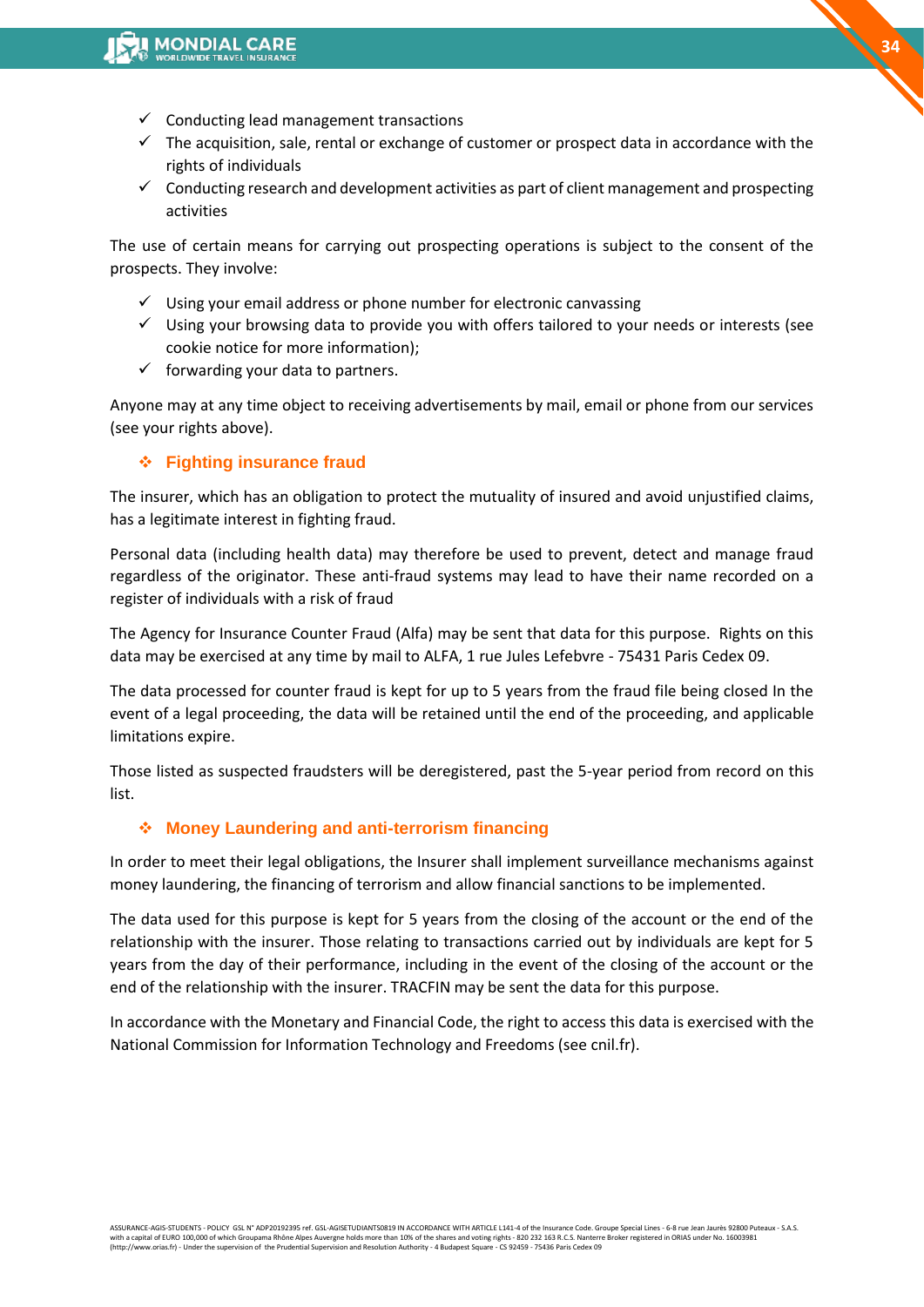### *Transfers of information outside the European Union:*

Personal data is processed within the European Union. However, data may be transferred to countries outside the European Union, in accordance with data protection rules and governed by relevant safeguards (e.g. standard contractual clauses of the European Commission, countries with a level of data protection that is recognized as appropriate...).

These transfers can be made for the performance of these policies, against the fraud, compliance with legal or regulatory obligations, the management of actions or litigation allowing the Insurer to ensure the finding, exercise or defending their rights in court or for the purposes of defending those involved. Some data, strictly necessary for implementing assistance services, may also be transmitted outside the European Union in the interest of the person concerned or safeguarding individual life.

# *Who is this information provided to?*

The personal data processed are intended, **within the limit of their authority.**

- $\checkmark$  To the Department of Special Lines Group or Groupama Group companies in charge of commercial relations and contract management, anti-fraud or anti-money laundering and counter-terrorism and terrorist financing, audit and supervision.
- $\checkmark$  This information may also be communicated, if necessary, to our reinsurers, intermediaries, partners, and subcontractors, as well as to organizations that may be involved in the insurance business, such as the organizations or professional bodies (including ALFA for anti-fraud purposes and TRACFIN for anti money laundering and ant-terrorist financing).

Information about your health is exclusively intended for the Insurer's medical advisors or other entities of the Group, its medical department or internal or external persons specifically authorized (including our medical experts).

# **10.12. SUPERVISORY AUTHORITY**

In accordance with the Insurance Code (Article L. 112-4) it is noted that the SPECIAL LINES GROUP and GROUPAMA Supervisory authority is ACPR, 4 Budapest Square - CS92459 - 75436 Paris Cedex 09.

# **10.13. LIMITS IN THE EVENT OF FORCE MAJEURE**

GROUPE SPECIAL LINES, GROUPAMA et MUTUAIDE ASSISTANCE shall not be held responsible for failing to provide assistance services, as a result of force majeure or any of the following events: civil or foreign wars, common political turmoil, civil commotions, riots, acts of terrorism reprisals, restrictions to the free movement of people and goods, strikes, explosions, natural disasters, disintegration of the atomic nucleus, or delays in the provision of the services resulting from the same causes.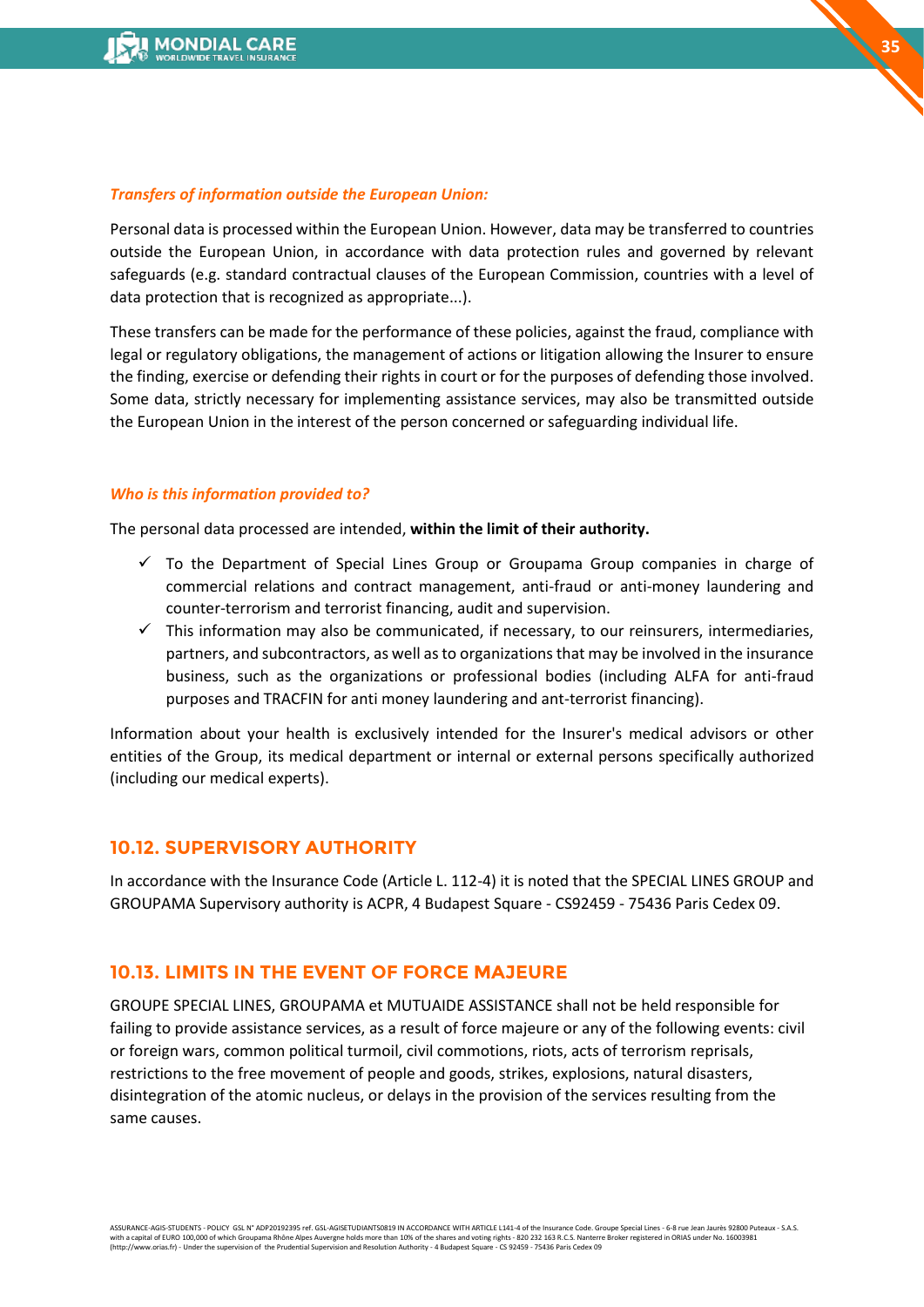

# <span id="page-35-0"></span>**11. TABLE OF ASSISTANCE BENEFITS**

| <b>ASSISTANCE BENEFITS</b> |  |
|----------------------------|--|
|                            |  |

**Amounts per person VAT incl. for the duration of the POLICY** **36**

### ASSISTANCE TO INDIVIDUALS IN THE EVENT OF AN ILLNESS OR AN ACCIDENT

| <b>Repatriation or medical Evacuation</b>                                                                                                                                                            | <b>Actual Costs</b>                                                                                                                                |
|------------------------------------------------------------------------------------------------------------------------------------------------------------------------------------------------------|----------------------------------------------------------------------------------------------------------------------------------------------------|
| Reimbursement of medical, surgical, pharmaceutical, hospital expenses,<br>incurred abroad.<br>Repayment of actual costs<br>Advance on hospital expenses                                              | USA, Canada, Argentina, Australia, New Zealand,<br>People's Republic of China, South Korea, Japan, Hong<br>Kong, Singapore, Taiwan: Up to €500,000 |
| (not limited in time)                                                                                                                                                                                | Other destinations: Up to €200,000                                                                                                                 |
| Emergency dental expenses €150                                                                                                                                                                       | €300 per tooth and up to €900/claim                                                                                                                |
| Treatment costs in the country of residence:<br>Reimbursement of medical and hospital expenses after an accident.<br>during a trip abroad, upon return of the insured to his country of<br>residence | Up to €20 000<br>Deductible: €30 per pathology                                                                                                     |
| Accompanying the Repatriated/Transported Insured                                                                                                                                                     | <b>Travel Ticket</b>                                                                                                                               |
| <b>Return of the Accompanying Spouse</b><br>in the event of repatriation of the Insured                                                                                                              | <b>Actual Costs</b>                                                                                                                                |
| Person at the INSURED's bedside in hospital                                                                                                                                                          | Travel Ticket + Hotel expenses<br>per night - up to 10 nights                                                                                      |
| Return to the place of stay                                                                                                                                                                          | Travel Ticket*                                                                                                                                     |
| <b>ASSISTANCE IN THE EVENT OF A DEATH</b>                                                                                                                                                            |                                                                                                                                                    |
| Repatriation or transportation of the body in the event of death                                                                                                                                     | <b>Actual Costs</b>                                                                                                                                |
| Coffin costs                                                                                                                                                                                         | <b>Actual Costs</b>                                                                                                                                |
| <b>ASSISTANCE BENEFITS</b>                                                                                                                                                                           |                                                                                                                                                    |
| Early return<br>In the event of death or hospitalization of a close relative<br>✓<br>In the event of an accident or serious illness of a family member<br>✓                                          | <b>Return travel Ticket*</b>                                                                                                                       |
| <b>Advance on bail costs</b>                                                                                                                                                                         | €30,000                                                                                                                                            |
| Legal aid, (legal fees)                                                                                                                                                                              | €8,000                                                                                                                                             |
| Theft or loss of means of payment                                                                                                                                                                    | <b>Assistance and Advice</b><br>Cash advance up to €800                                                                                            |
| Advice on day-to-day life                                                                                                                                                                            | <b>Assistance and Advice</b>                                                                                                                       |
| <b>Search and Rescue Costs</b>                                                                                                                                                                       | Up to €5000 per event                                                                                                                              |